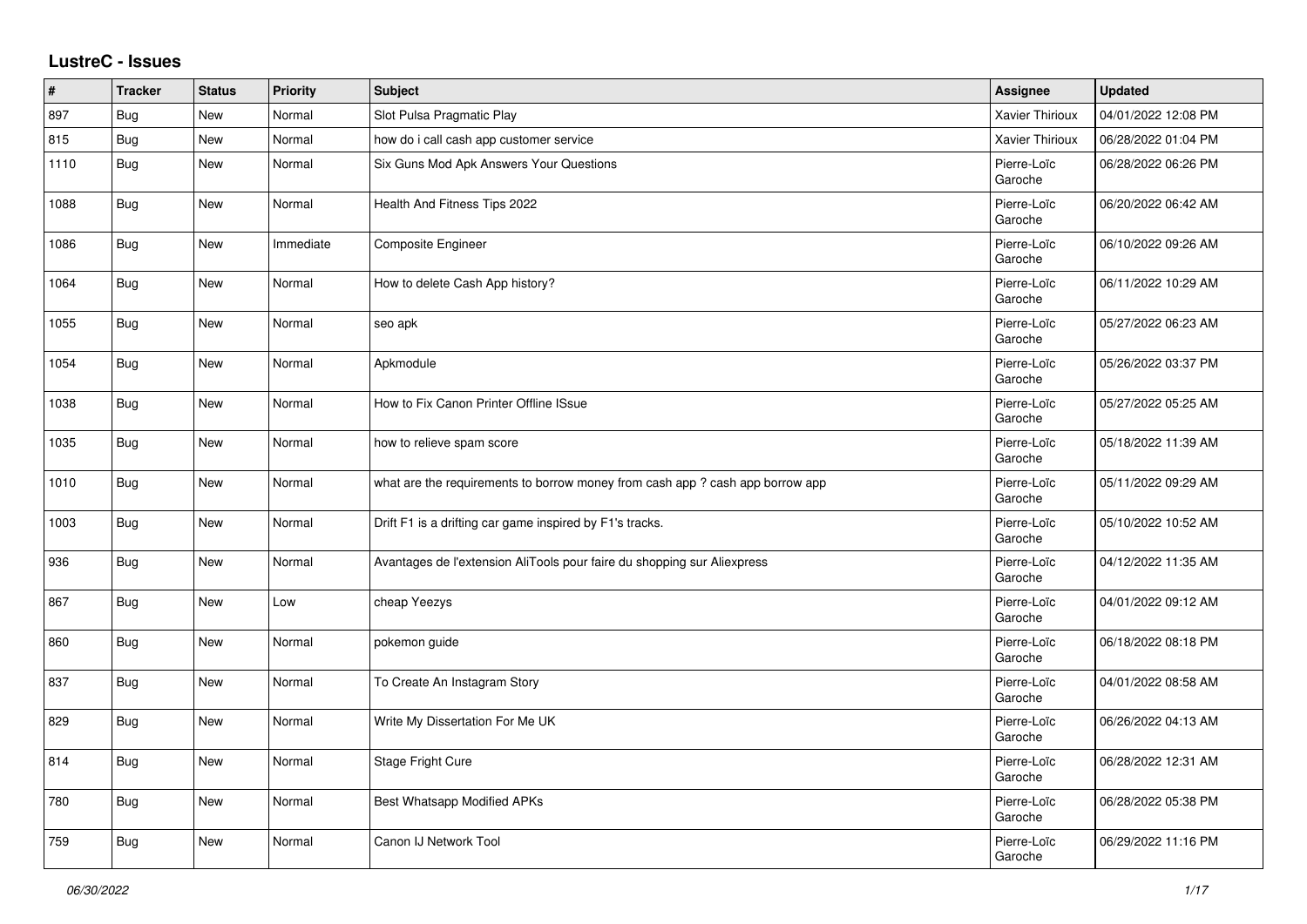| #   | <b>Tracker</b> | <b>Status</b> | <b>Priority</b> | <b>Subject</b>                                                                       | <b>Assignee</b>        | <b>Updated</b>      |
|-----|----------------|---------------|-----------------|--------------------------------------------------------------------------------------|------------------------|---------------------|
| 727 | <b>Bug</b>     | New           | Normal          | Drive for speed simulator mod apk                                                    | Pierre-Loïc<br>Garoche | 06/27/2022 06:33 AM |
| 713 | Bug            | New           | High            | Why Cupcake 2048 is a addictive game?                                                | Pierre-Loïc<br>Garoche | 04/01/2022 09:34 AM |
| 707 | Bug            | <b>New</b>    | Normal          | Why Accounting Assignments Are Beneficial For The Students?                          | Pierre-Loïc<br>Garoche | 06/28/2022 07:29 AM |
| 685 | Bug            | <b>New</b>    | Low             | youtube thumbnail downloader                                                         | Pierre-Loïc<br>Garoche | 06/28/2022 04:26 AM |
| 674 | Bug            | <b>New</b>    | Normal          | The best game in 2021                                                                | Pierre-Loïc<br>Garoche | 06/28/2022 03:17 PM |
| 671 | Bug            | <b>New</b>    | Normal          | Hot games                                                                            | Pierre-Loïc<br>Garoche | 06/29/2022 12:40 AM |
| 663 | Bug            | <b>New</b>    | Normal          | Know how the Cash app twitches words in a detailed way.                              | Pierre-Loïc<br>Garoche | 06/28/2022 07:08 PM |
| 602 | Bug            | New           | Normal          | Best Essay Writing Service UK                                                        | Pierre-Loïc<br>Garoche | 06/29/2022 10:32 AM |
| 601 | Bug            | <b>New</b>    | Normal          | Best Essay Writing Service UK                                                        | Pierre-Loïc<br>Garoche | 06/29/2022 01:57 PM |
| 582 | Bug            | <b>New</b>    | Normal          | Cash App Won't Let Me Send Money If There Is A Low Balance Available                 | Pierre-Loïc<br>Garoche | 06/29/2022 03:01 PM |
| 571 | Bug            | <b>New</b>    | Normal          | How may the Cash app dispute your trade?                                             | Pierre-Loïc<br>Garoche | 06/29/2022 09:47 AM |
| 570 | Bug            | <b>New</b>    | Normal          | What is Sutton bank cash app customer service phone number?                          | Pierre-Loïc<br>Garoche | 06/28/2022 03:09 PM |
| 569 | Bug            | <b>New</b>    | Normal          | What is the incoming and outgoing mail server for Outlook IMAP settings?             | Pierre-Loïc<br>Garoche | 06/28/2022 07:38 PM |
| 534 | Bug            | <b>New</b>    | Normal          | Know how to initiate cash app refund by contacting the technical team                | Pierre-Loïc<br>Garoche | 06/29/2022 03:23 PM |
| 523 | Bug            | New           | Normal          | What Is The Right Google Account Recovery Aid To Regain Account Access?              | Pierre-Loïc<br>Garoche | 06/29/2022 08:37 PM |
| 501 | Bug            | <b>New</b>    | Normal          | How Do I Annihilate Cash App Transfer Failed Problems Effectively                    | Pierre-Loïc<br>Garoche | 06/29/2022 11:32 PM |
| 500 | Bug            | <b>New</b>    | Normal          | Simply contact the technical team, to find the solution to cash app refund problems. | Pierre-Loïc<br>Garoche | 06/29/2022 08:08 PM |
| 275 | Bug            | New           | Normal          | Activate Cash App Card With Or Without QR - Step By Step Guide                       | Pierre-Loïc<br>Garoche | 06/30/2022 12:04 AM |
| 251 | <b>Bug</b>     | New           | Normal          | All About Cash App Transfer Fail Problems                                            | Pierre-Loïc<br>Garoche | 06/29/2022 01:24 AM |
| 249 | <b>Bug</b>     | New           | Normal          | Steps to Activate Cash App Card in Less then 2 Minutes - Get Information             | Pierre-Loïc<br>Garoche | 06/21/2022 07:52 PM |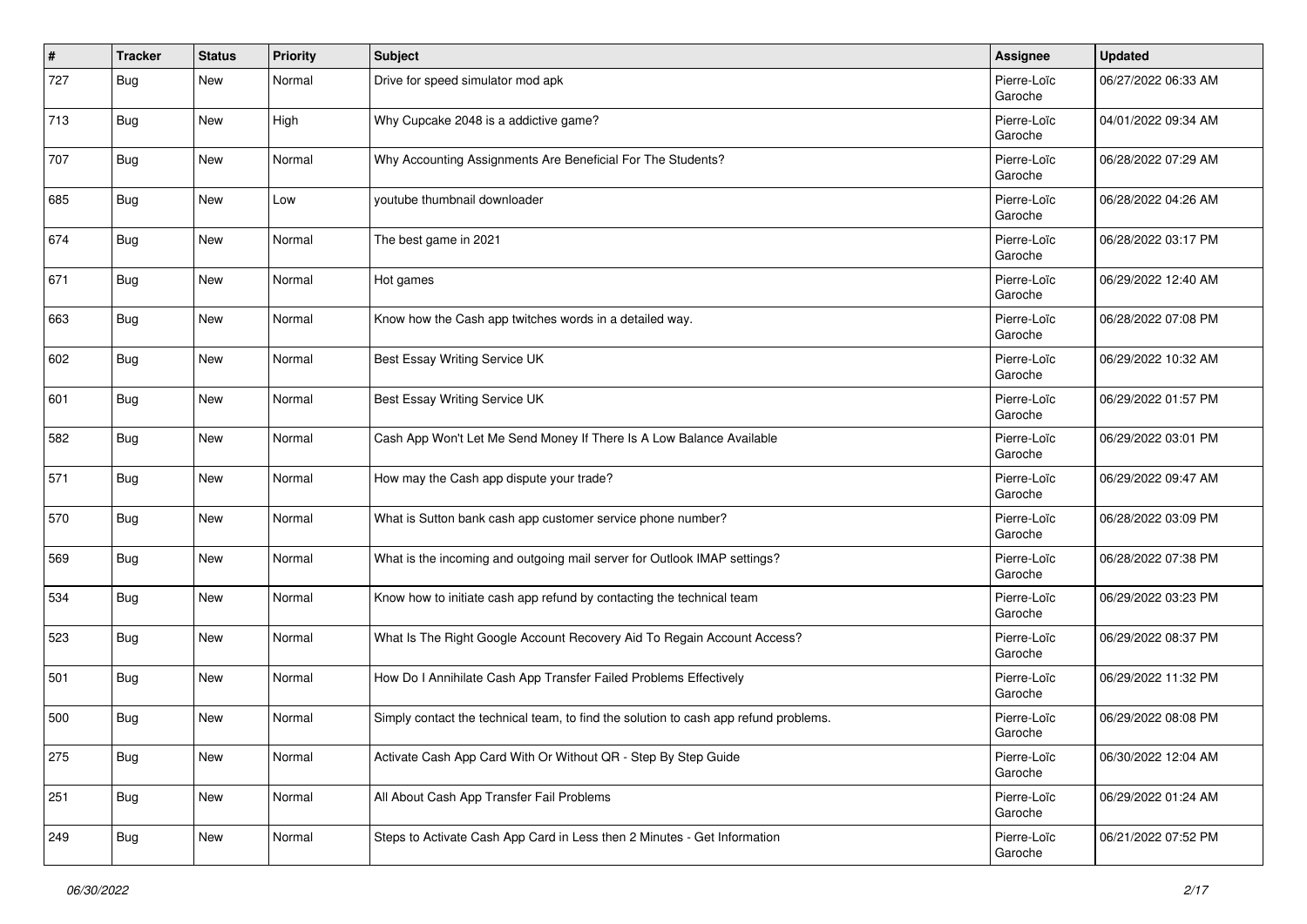| #    | <b>Tracker</b> | <b>Status</b> | <b>Priority</b> | <b>Subject</b>                                                                       | <b>Assignee</b>        | <b>Updated</b>      |
|------|----------------|---------------|-----------------|--------------------------------------------------------------------------------------|------------------------|---------------------|
| 231  | Bug            | New           | Normal          | Is the ringtone download difficult or not?                                           | Pierre-Loïc<br>Garoche | 06/28/2022 04:48 AM |
| 188  | Bug            | <b>New</b>    | Normal          | Why are university students buying assignments online?                               | Pierre-Loïc<br>Garoche | 06/29/2022 07:57 PM |
| 155  | Bug            | <b>New</b>    | Normal          | Cant access my cash app account                                                      | Pierre-Loïc<br>Garoche | 06/29/2022 01:55 PM |
| 120  | Bug            | <b>New</b>    | Normal          | ghfjtkx                                                                              | Pierre-Loïc<br>Garoche | 06/29/2022 09:26 PM |
| 92   | Bug            | <b>New</b>    | High            | expression should have been normalized in EMF backend                                | Pierre-Loïc<br>Garoche | 06/29/2022 05:44 PM |
| 88   | Bug            | <b>New</b>    | Normal          | kind2 output: When for node arguments                                                | Pierre-Loïc<br>Garoche | 06/29/2022 11:10 PM |
| 74   | Bug            | <b>New</b>    | Normal          | const is not supported inside contract                                               | Pierre-Loïc<br>Garoche | 06/30/2022 12:23 AM |
| 73   | Bug            | New           | Urgent          | properties ID is not set in Json in EMF backend                                      | Pierre-Loïc<br>Garoche | 06/27/2022 09:11 PM |
| 72   | Bug            | <b>New</b>    | Normal          | Simulinkd does not match Lustre using EMF backend when using nested Merge expression | Pierre-Loïc<br>Garoche | 04/01/2022 08:06 AM |
| 1128 | Bug            | <b>New</b>    | Normal          | cvjvfbdi                                                                             | Hamza<br>Bourbouh      | 06/27/2022 01:52 PM |
| 976  | Bug            | <b>New</b>    | Normal          | How to delete the cash app account history right now?                                | Hamza<br>Bourbouh      | 06/28/2022 11:22 AM |
| 718  | Bug            | <b>New</b>    | High            | Solve Complex Accounting Assignments                                                 | Hamza<br>Bourbouh      | 06/29/2022 01:20 PM |
| 536  | Bug            | <b>New</b>    | Normal          | How to check the balance on the cash app card                                        | Hamza<br>Bourbouh      | 06/29/2022 01:17 PM |
| 162  | Bug            | New           | Normal          | gfyuik9                                                                              | Hamza<br>Bourbouh      | 04/01/2022 08:01 AM |
| 1047 | Bug            | New           | Normal          | Opensea                                                                              | Corentin<br>Lauverjat  | 05/24/2022 02:32 PM |
| 818  | <b>Bug</b>     | <b>New</b>    | Normal          | Have you ever played a basketball game?                                              | Corentin<br>Lauverjat  | 04/01/2022 08:55 AM |
| 761  | Bug            | <b>New</b>    | Normal          | What is it about basketball that makes it so popular in the United States?           | Corentin<br>Lauverjat  | 06/29/2022 06:51 AM |
| 264  | <b>Bug</b>     | New           | Normal          | We Buy Your Unwanted Car                                                             | Corentin<br>Lauverjat  | 06/29/2022 05:36 PM |
| 1093 | <b>Bug</b>     | <b>New</b>    | Normal          | Uniswap Exchange                                                                     | Christophe<br>Garion   | 06/14/2022 11:55 AM |
| 1074 | <b>Bug</b>     | New           | Normal          | Dissertation writing help at economical rates!                                       | Christophe<br>Garion   | 06/06/2022 04:48 PM |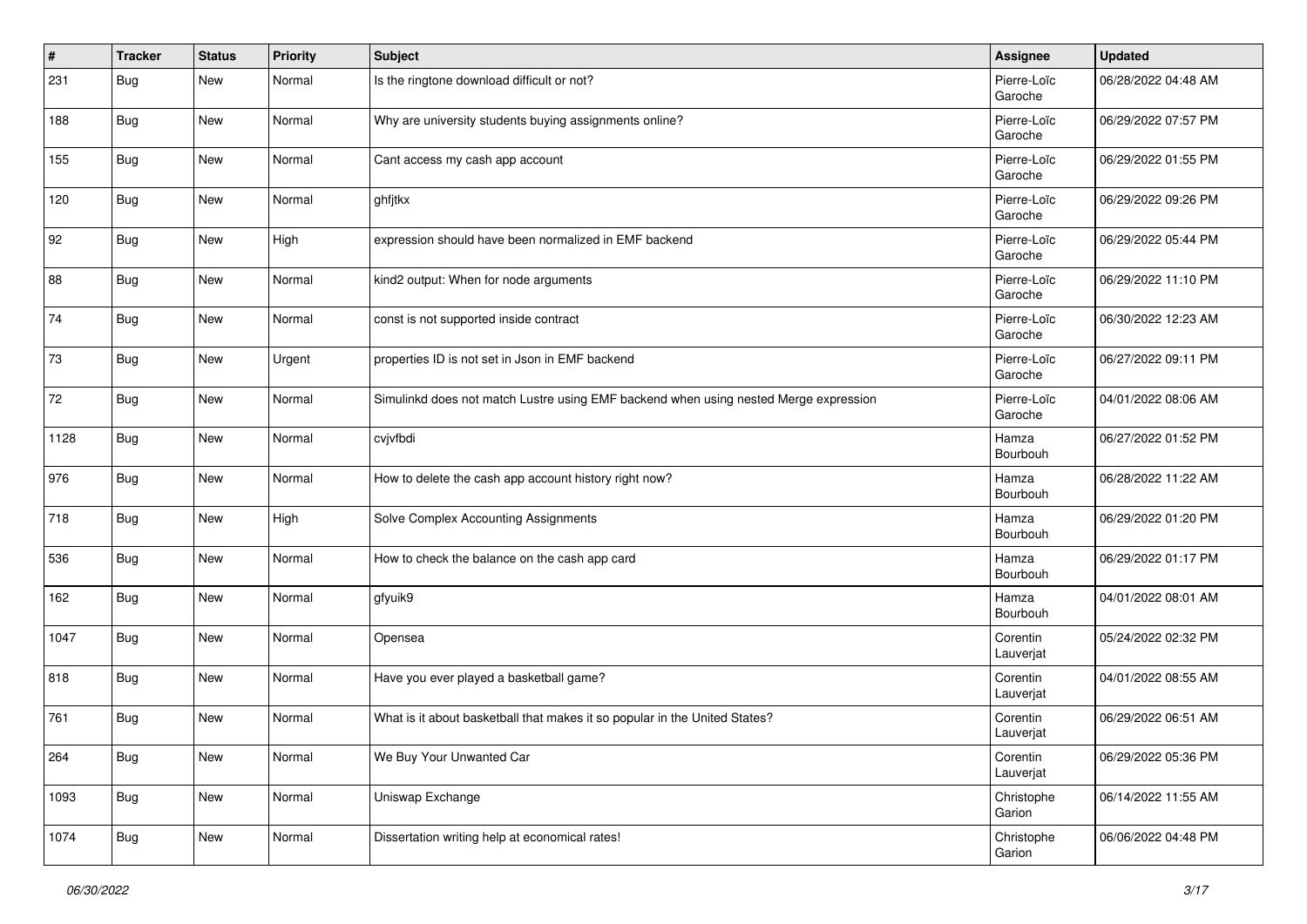| #    | <b>Tracker</b> | <b>Status</b> | <b>Priority</b> | <b>Subject</b>                                                                 | <b>Assignee</b>      | <b>Updated</b>      |
|------|----------------|---------------|-----------------|--------------------------------------------------------------------------------|----------------------|---------------------|
| 1000 | <b>Bug</b>     | New           | Normal          | Super easy way to zoom photos and upload to Instagram                          | Christophe<br>Garion | 06/28/2022 06:14 PM |
| 986  | <b>Bug</b>     | New           | Normal          | dbhdsvbhdf                                                                     | Christophe<br>Garion | 06/27/2022 04:12 PM |
| 955  | Bug            | <b>New</b>    | Normal          | How Long Does Verification Take On Cash App If You Apply For The Verification? | Christophe<br>Garion | 06/25/2022 10:50 PM |
| 939  | <b>Bug</b>     | New           | Normal          | Ability to change sound notifications                                          | Christophe<br>Garion | 06/27/2022 11:29 PM |
| 938  | Bug            | <b>New</b>    | Normal          | Would you like to have your own ringtone                                       | Christophe<br>Garion | 06/26/2022 09:54 PM |
| 858  | Bug            | <b>New</b>    | Normal          | opourid                                                                        | Christophe<br>Garion | 04/01/2022 09:13 AM |
| 805  | <b>Bug</b>     | <b>New</b>    | Normal          | Ketamine Online Store                                                          | Christophe<br>Garion | 06/28/2022 10:04 PM |
| 797  | Bug            | New           | Normal          | Psychedelic                                                                    | Christophe<br>Garion | 06/28/2022 11:11 PM |
| 723  | Bug            | <b>New</b>    | High            | The best horror game in 2021                                                   | Christophe<br>Garion | 06/28/2022 10:32 PM |
| 722  | Bug            | <b>New</b>    | Normal          | Vergrößern Sie Instagram-Fotos mit instazoom                                   | Christophe<br>Garion | 06/28/2022 07:21 AM |
| 694  | Bug            | New           | Normal          | How to Get Guidance On How To Cash App Withdrawal Limit?                       | Christophe<br>Garion | 06/29/2022 03:09 PM |
| 580  | Bug            | New           | High            | What is Narrative Essay?                                                       | Christophe<br>Garion | 06/26/2022 04:49 PM |
| 579  | Bug            | <b>New</b>    | Normal          | YOUR CV MAKES YOUR FIRST IMPRESSION                                            | Christophe<br>Garion | 06/27/2022 12:22 PM |
| 535  | Bug            | <b>New</b>    | Normal          | Getting Tangled Problems When You Try To Apply For Cash App Delete Account     | Christophe<br>Garion | 06/26/2022 04:51 PM |
| 498  | Bug            | New           | Normal          | Téléchargeur SoundCloud : SoundCloud en Mp3                                    | Christophe<br>Garion | 06/29/2022 10:51 PM |
| 270  | Bug            | New           | Normal          | Logo Mansion                                                                   | Christophe<br>Garion | 04/01/2022 08:20 AM |
| 153  | Bug            | <b>New</b>    | Normal          | urgent loan online                                                             | Christophe<br>Garion | 06/29/2022 05:43 PM |
| 152  | <b>Bug</b>     | New           | High            | professional bridal makeup artist                                              | Christophe<br>Garion | 06/26/2022 05:44 PM |
| 531  | <b>Bug</b>     | <b>New</b>    | Normal          | Cheap Assignment Writing Service UK                                            | Anonymous            | 06/29/2022 12:18 PM |
| 530  | Bug            | New           | Normal          | Cheap Assignment Writing Service UK                                            | Anonymous            | 06/28/2022 11:00 PM |
| 513  | Bug            | New           | Normal          | Unlock cash app account using the easy steps:                                  | Anonymous            | 06/29/2022 04:45 PM |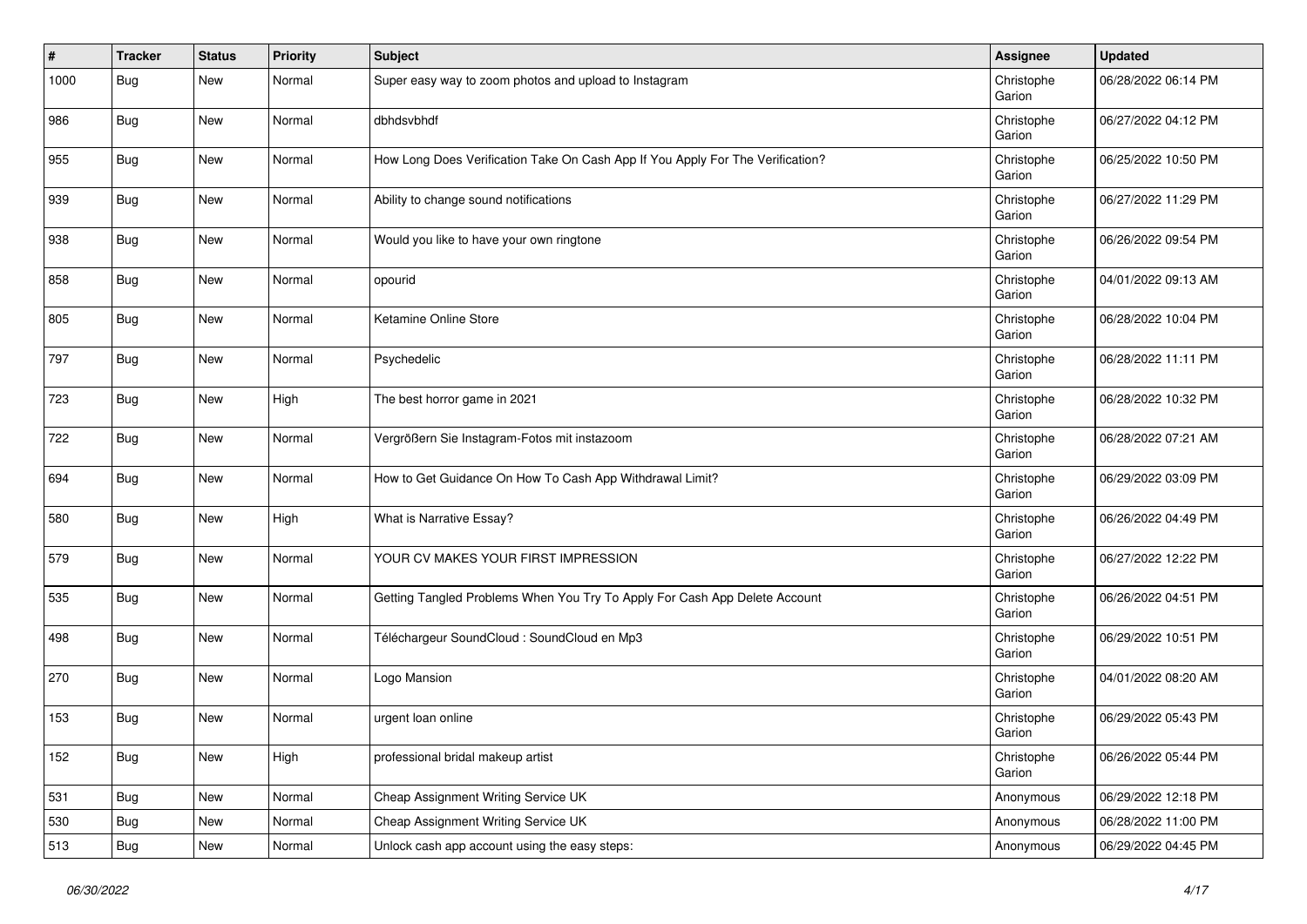| $\sharp$ | <b>Tracker</b> | <b>Status</b> | Priority  | <b>Subject</b>                                                                                                                                           | <b>Assignee</b> | <b>Updated</b>      |
|----------|----------------|---------------|-----------|----------------------------------------------------------------------------------------------------------------------------------------------------------|-----------------|---------------------|
| 486      | Bug            | New           | Low       | <b>HP Wireless Printer Setup</b>                                                                                                                         | Anonymous       | 06/29/2022 11:48 PM |
| 293      | Bug            | <b>New</b>    | Immediate | <b>CMT Direct Wix</b>                                                                                                                                    | Anonymous       | 04/01/2022 07:21 AM |
| 274      | <b>Bug</b>     | New           | Normal    | How AI is transforming coupon marketing campaigns?                                                                                                       | Anonymous       | 06/27/2022 01:54 PM |
| 269      | Bug            | New           | Normal    | Is there such a site for app design?                                                                                                                     | Anonymous       | 06/29/2022 11:19 PM |
| 226      | Bug            | <b>New</b>    | Normal    | How to find reliable service reviews                                                                                                                     | Anonymous       | 04/01/2022 08:46 AM |
| 203      | Bug            | New           | Low       | Airport Taxi Guildford                                                                                                                                   | Anonymous       | 06/26/2022 06:03 PM |
| 167      | Bug            | New           | Normal    | instant loan without documents                                                                                                                           | Anonymous       | 06/28/2022 07:35 PM |
| 118      | Bug            | New           | Normal    | golf                                                                                                                                                     | Anonymous       | 06/29/2022 07:36 PM |
| 1131     | Bug            | New           | Normal    | Calculatrice Forex pour calculer les paramètres de la copie des transactions                                                                             |                 | 06/29/2022 07:24 PM |
| 1129     | Bug            | <b>New</b>    | Normal    | how to enable direct deposit on cash app?                                                                                                                |                 | 06/28/2022 10:44 AM |
| 1127     | <b>Bug</b>     | New           | Normal    | Is there any support to find Google Feud answers?                                                                                                        |                 | 06/27/2022 04:27 AM |
| 1126     | Bug            | New           | Normal    | 1PLSD                                                                                                                                                    |                 | 06/25/2022 09:36 AM |
| 1125     | Bug            | New           | Normal    | What is Wordscapes?                                                                                                                                      |                 | 06/24/2022 09:05 AM |
| 1124     | Bug            | New           | Normal    | Cookie clicker unblocked                                                                                                                                 |                 | 06/24/2022 05:14 AM |
| 1123     | Bug            | <b>New</b>    | Normal    | Where To Watch FIFA World Cup 2022                                                                                                                       |                 | 06/24/2022 03:51 AM |
| 1122     | <b>Bug</b>     | New           | Normal    | Count the number of words on the Microsoft Word application in the phone                                                                                 |                 | 06/23/2022 04:19 AM |
| 1121     | Bug            | New           | Normal    | LustreC do not run                                                                                                                                       |                 | 06/22/2022 08:43 AM |
| 1120     | Bug            | New           | Normal    | Summary of 5 best coloring apps on phones                                                                                                                |                 | 06/26/2022 11:32 AM |
| 1119     | Bug            | New           | Normal    | Klondike Solitaire                                                                                                                                       |                 | 06/27/2022 03:00 PM |
| 1118     | Bug            | New           | Normal    | Gameplay Minecraft                                                                                                                                       |                 | 06/27/2022 10:33 AM |
| 1117     | <b>Bug</b>     | New           | Normal    | Equal Words - Word search game for PC and Windows Phone                                                                                                  |                 | 06/29/2022 04:58 AM |
| 1116     | Bug            | New           | Normal    | ipTV smarts pro                                                                                                                                          |                 | 06/29/2022 09:27 AM |
| 1115     | Bug            | <b>New</b>    | Normal    | How to access your saved favorite Tiktok                                                                                                                 |                 | 06/28/2022 03:59 PM |
| 1114     | <b>Bug</b>     | New           | Normal    | To control the car, all you must do is click to go left or right and release the button to go straight.                                                  |                 | 06/29/2022 09:05 AM |
| 1113     | Bug            | New           | Normal    | Press the button to control your car                                                                                                                     |                 | 06/20/2022 12:09 PM |
| 1112     | Bug            | New           | Normal    | What Cash App Policy Says If Random Person Sent Me Money On Cash App?                                                                                    |                 | 06/27/2022 02:39 AM |
| 1111     | <b>Bug</b>     | New           | Normal    | LOLBeans is a fun battle royale game where you race with other players while avoiding obstacles. Reach the<br>end of the course in competitive gameplay! |                 | 06/26/2022 09:17 AM |
| 1108     | i Bug          | New           | Normal    | Six Guns Mod Apk Answers Your Questions                                                                                                                  |                 | 06/26/2022 06:26 PM |
| 1106     | Bug            | New           | Normal    | How Do I Get Cash App ++ Without Confronting Any Technical Glitches?                                                                                     |                 | 06/25/2022 09:53 PM |
| 1105     | Bug            | New           | High      | What is Mahjong online?                                                                                                                                  |                 | 06/28/2022 03:47 AM |
| 1104     | Bug            | New           | Normal    | Idle game fix bug                                                                                                                                        |                 | 06/26/2022 06:52 PM |
| 1103     | <b>Bug</b>     | New           | Normal    | Idle game fix bug                                                                                                                                        |                 | 06/25/2022 09:08 PM |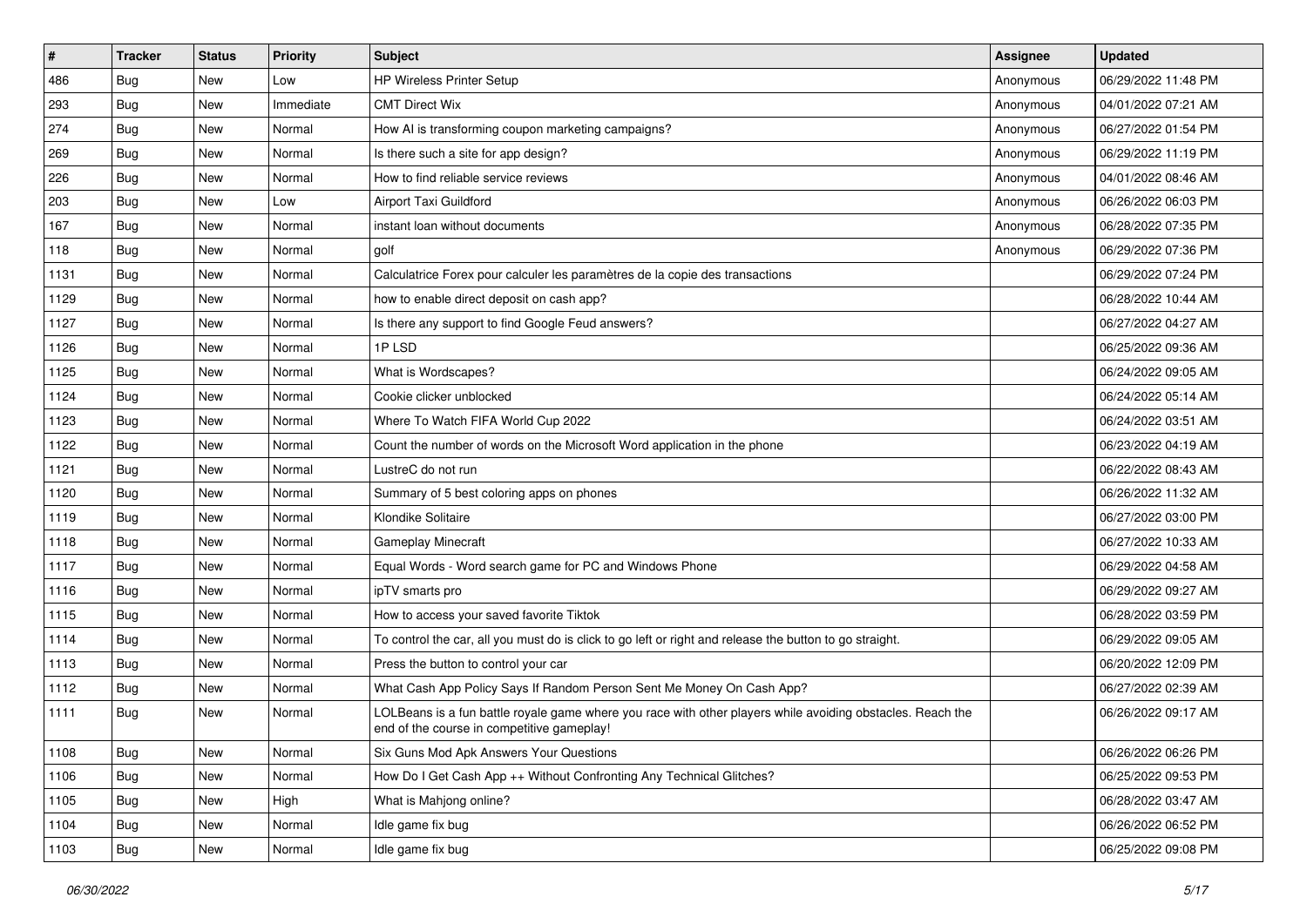| $\vert$ # | <b>Tracker</b> | <b>Status</b> | <b>Priority</b> | <b>Subject</b>                                              | <b>Assignee</b> | <b>Updated</b>      |
|-----------|----------------|---------------|-----------------|-------------------------------------------------------------|-----------------|---------------------|
| 1102      | <b>Bug</b>     | New           | Normal          | Charlottesville Travel Guide ?                              |                 | 06/26/2022 07:44 AM |
| 1101      | Bug            | New           | Normal          | How to Delete Cash App History at once?                     |                 | 06/27/2022 01:33 PM |
| 1098      | Bug            | New           | Normal          | Life of a Fisherman                                         |                 | 06/26/2022 05:16 PM |
| 1097      | <b>Bug</b>     | New           | Normal          | Race and experience new life.                               |                 | 06/26/2022 04:22 PM |
| 1096      | Bug            | <b>New</b>    | Normal          | Race and experience new life.                               |                 | 06/26/2022 06:07 PM |
| 1094      | <b>Bug</b>     | New           | Normal          | What time does direct deposit hit Cash App?                 |                 | 06/14/2022 03:27 PM |
| 1092      | <b>Bug</b>     | New           | Normal          | Ellison Estate Vineyard                                     |                 | 06/20/2022 12:03 PM |
| 1091      | Bug            | New           | Normal          | Find family fun indoors and outdoors in the Jungfrau Region |                 | 06/14/2022 09:33 AM |
| 1090      | <b>Bug</b>     | New           | Normal          | Pay Someone To Do My Assignment                             |                 | 06/11/2022 03:15 PM |
| 1089      | Bug            | New           | Normal          | Pay Someone To Do My Assignment                             |                 | 06/15/2022 04:44 AM |
| 1087      | <b>Bug</b>     | New           | Normal          | How do new writers start out?                               |                 | 06/29/2022 10:43 AM |
| 1084      | <b>Bug</b>     | New           | Normal          | <b>Trippie Redd</b>                                         |                 | 06/11/2022 09:05 AM |
| 1083      | Bug            | New           | Normal          | coin base review                                            |                 | 06/11/2022 09:13 AM |
| 1082      | <b>Bug</b>     | New           | Normal          | Reset chime bank password without phone number              |                 | 06/15/2022 11:56 AM |
| 1080      | Bug            | New           | Normal          | How to use Math Wallet   Nexo wallet   CoinTiger Exchange   |                 | 06/15/2022 11:56 AM |
| 1079      | <b>Bug</b>     | New           | Normal          | How to get cheap psychology assignment?                     |                 | 06/15/2022 06:00 AM |
| 1078      | <b>Bug</b>     | New           | Normal          | What Bank Is Cash App On Plaid? Find Clarity And Assistance |                 | 06/15/2022 11:56 AM |
| 1077      | Bug            | <b>New</b>    | Normal          | Les excellentes façons d'utiliser ces images                |                 | 06/29/2022 12:54 PM |
| 1076      | <b>Bug</b>     | New           | Normal          | DedicatedHosting4u                                          |                 | 06/11/2022 09:15 AM |
| 1073      | <b>Bug</b>     | New           | Normal          | Cricut Design Space                                         |                 | 06/07/2022 09:34 PM |
| 1072      | Bug            | New           | Normal          | ij.start canon                                              |                 | 06/21/2022 06:56 PM |
| 1071      | <b>Bug</b>     | New           | Normal          | Cinema HD Review - Cinemahdv2.net                           |                 | 06/21/2022 06:54 PM |
| 1069      | Bug            | <b>New</b>    | Normal          | how to get cash app support phone number 24*7 available     |                 | 06/29/2022 05:37 PM |
| 1068      | Bug            | New           | Normal          | 123.hp.com/laserjet                                         |                 | 05/31/2022 12:22 PM |
| 1067      | Bug            | New           | Normal          | Cricut.com/setup                                            |                 | 05/31/2022 12:19 PM |
| 1065      | <b>Bug</b>     | New           | Normal          | The top foreign language training game in 2022              |                 | 06/07/2022 04:05 AM |
| 1063      | <b>Bug</b>     | New           | Normal          | 123.hp.com/laserjet                                         |                 | 05/28/2022 12:27 PM |
| 1062      | Bug            | New           | Normal          | Cricut.com/setup                                            |                 | 05/28/2022 12:26 PM |
| 1061      | Bug            | New           | Normal          | Cricut.com/setup                                            |                 | 05/28/2022 12:24 PM |
| 1060      | Bug            | New           | Normal          | How to Use Panda Helper to Speed Up Your iOS                |                 | 05/28/2022 09:12 AM |
| 1059      | Bug            | New           | Normal          | 123.hp.com/laserjet                                         |                 | 05/28/2022 08:29 AM |
| 1058      | Bug            | New           | Normal          | Cricut.com/setup                                            |                 | 05/28/2022 08:28 AM |
| 1057      | <b>Bug</b>     | New           | Normal          | <b>CCPlay Education Edition APK</b>                         |                 | 06/07/2022 04:07 AM |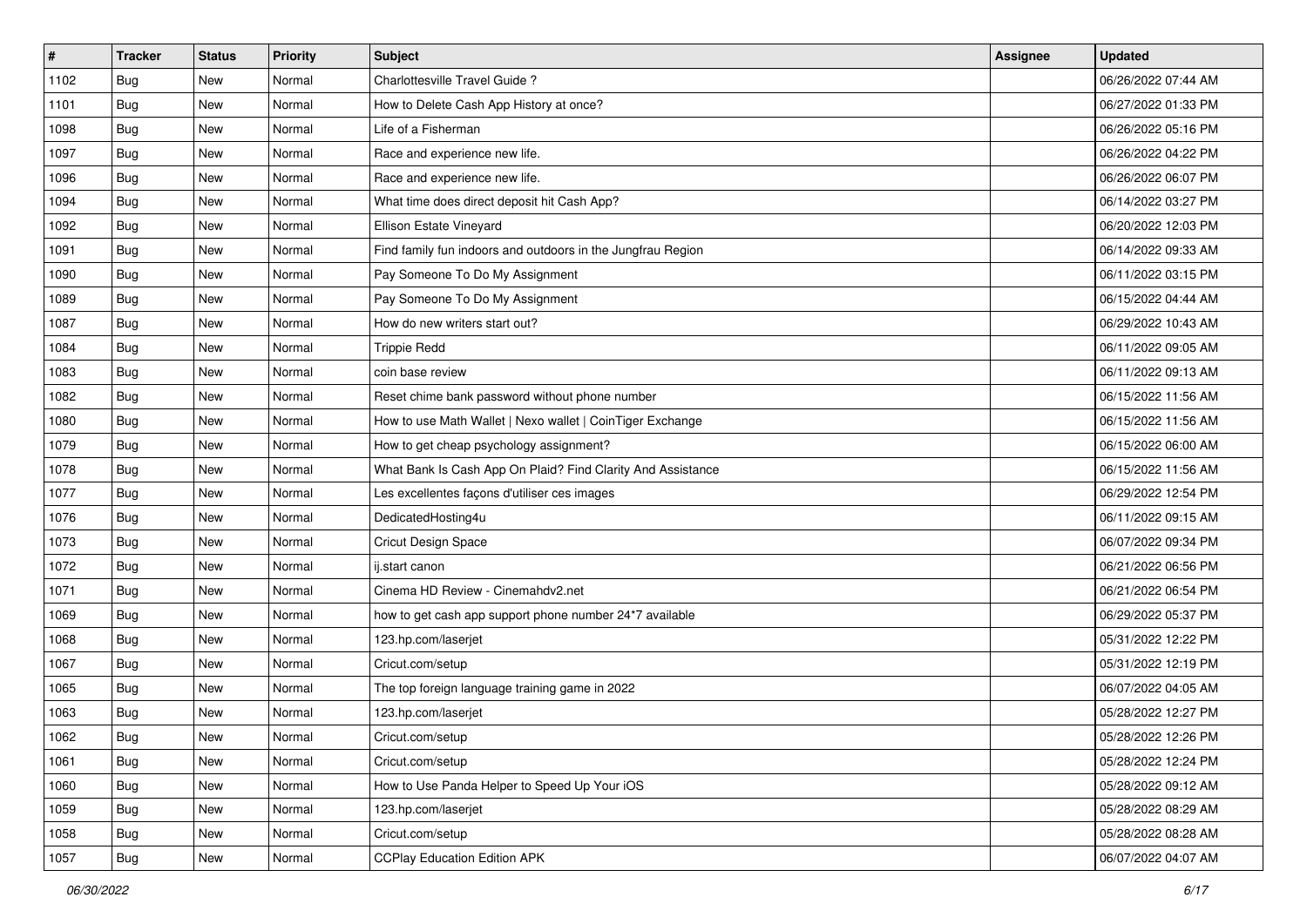| $\vert$ # | <b>Tracker</b> | <b>Status</b> | <b>Priority</b> | <b>Subject</b>                                                             | <b>Assignee</b> | <b>Updated</b>      |
|-----------|----------------|---------------|-----------------|----------------------------------------------------------------------------|-----------------|---------------------|
| 1053      | <b>Bug</b>     | New           | Normal          | Game Geometry Dash                                                         |                 | 05/26/2022 11:30 AM |
| 1052      | Bug            | New           | Normal          | Build Now GG is a new battle royale game.                                  |                 | 05/26/2022 04:24 AM |
| 1051      | Bug            | New           | Normal          | Dental Supplies USA                                                        |                 | 06/11/2022 09:20 PM |
| 1048      | Bug            | New           | Normal          | So zeigen Sie ein Instagram-Profilbild an und vergrößern es                |                 | 05/25/2022 06:56 AM |
| 1046      | Bug            | <b>New</b>    | Normal          | 123.hp.com/laserjet                                                        |                 | 05/24/2022 10:46 AM |
| 1045      | Bug            | New           | Normal          | Cricut.com/setup                                                           |                 | 05/24/2022 10:45 AM |
| 1044      | <b>Bug</b>     | New           | Normal          | Can I Disapprove If Random Person Sent Me Money On Cash App?               |                 | 05/26/2022 03:51 PM |
| 1043      | <b>Bug</b>     | New           | Normal          | What Is The Right Way To Troubleshoot Cash App Transfer Failed Problems?   |                 | 05/25/2022 01:16 PM |
| 1042      | <b>Bug</b>     | New           | Normal          | How to set up direct deposit on cash app?                                  |                 | 05/25/2022 01:17 PM |
| 1041      | Bug            | New           | Normal          | Count words in Word on the computer                                        |                 | 05/27/2022 02:16 PM |
| 1040      | <b>Bug</b>     | New           | Normal          | thabet                                                                     |                 | 05/19/2022 08:05 PM |
| 1039      | <b>Bug</b>     | New           | Normal          | How to Get Tickmill Bonuses for Free                                       |                 | 05/26/2022 05:43 PM |
| 1036      | Bug            | New           | Normal          | <b>VPS Material</b>                                                        |                 | 05/18/2022 09:34 PM |
| 1034      | Bug            | New           | Normal          | Download Teaching Feeling For Android                                      |                 | 05/20/2022 09:25 AM |
| 1033      | Bug            | New           | Normal          | The best slope 2 online games to play right now                            |                 | 05/17/2022 10:55 AM |
| 1032      | <b>Bug</b>     | New           | Normal          | How To Play The Wordle Game                                                |                 | 05/17/2022 10:37 AM |
| 1031      | <b>Bug</b>     | New           | Normal          | <b>IAFT Traders Union</b>                                                  |                 | 05/16/2022 03:14 PM |
| 1030      | Bug            | <b>New</b>    | Normal          | <b>IAFT Traders Union</b>                                                  |                 | 05/16/2022 03:13 PM |
| 1029      | Bug            | New           | Normal          | 5 Reasons Why People Love Coloring Pages?                                  |                 | 05/16/2022 11:53 AM |
| 1028      | <b>Bug</b>     | New           | Normal          | The Best Free Online Game to Play with Friends                             |                 | 05/16/2022 05:00 AM |
| 1027      | Bug            | New           | Normal          | Word hurdle: Viral and Fun Online Game                                     |                 | 06/25/2022 06:13 PM |
| 1026      | <b>Bug</b>     | New           | Normal          | New Puzzle Game for All Age - Dordle                                       |                 | 06/25/2022 06:17 PM |
| 1025      | Bug            | <b>New</b>    | Normal          | how to change the logo in wordpress                                        |                 | 06/25/2022 06:20 PM |
| 1024      | Bug            | New           | Normal          | How to choose the right broker                                             |                 | 06/25/2022 06:23 PM |
| 1023      | Bug            | New           | Normal          | Questions That Are Typically Asked About Trap The Cat                      |                 | 05/14/2022 03:51 AM |
| 1022      | <b>Bug</b>     | New           | Normal          | 123.hp.com/laserjet                                                        |                 | 05/13/2022 01:25 PM |
| 1021      | <b>Bug</b>     | New           | Normal          | Cricut.com/setup                                                           |                 | 05/26/2022 12:21 AM |
| 1020      | I Bug          | New           | Normal          | Cricut.com/setup                                                           |                 | 05/13/2022 11:14 AM |
| 1019      | <b>Bug</b>     | New           | Normal          | Cricut.com/setup                                                           |                 | 05/13/2022 11:13 AM |
| 1018      | <b>Bug</b>     | New           | Normal          | So erhalten Sie ein kostenloses Hörbuch                                    |                 | 06/29/2022 11:27 AM |
| 1016      | <b>Bug</b>     | New           | Normal          | Klondike Solitaire                                                         |                 | 05/12/2022 09:03 AM |
| 1015      | Bug            | New           | Normal          | Is it possible to send books for free?                                     |                 | 05/11/2022 04:05 PM |
| 1014      | <b>Bug</b>     | New           | Normal          | how to get chime routing and account number ? chime routing number florida |                 | 05/11/2022 12:42 PM |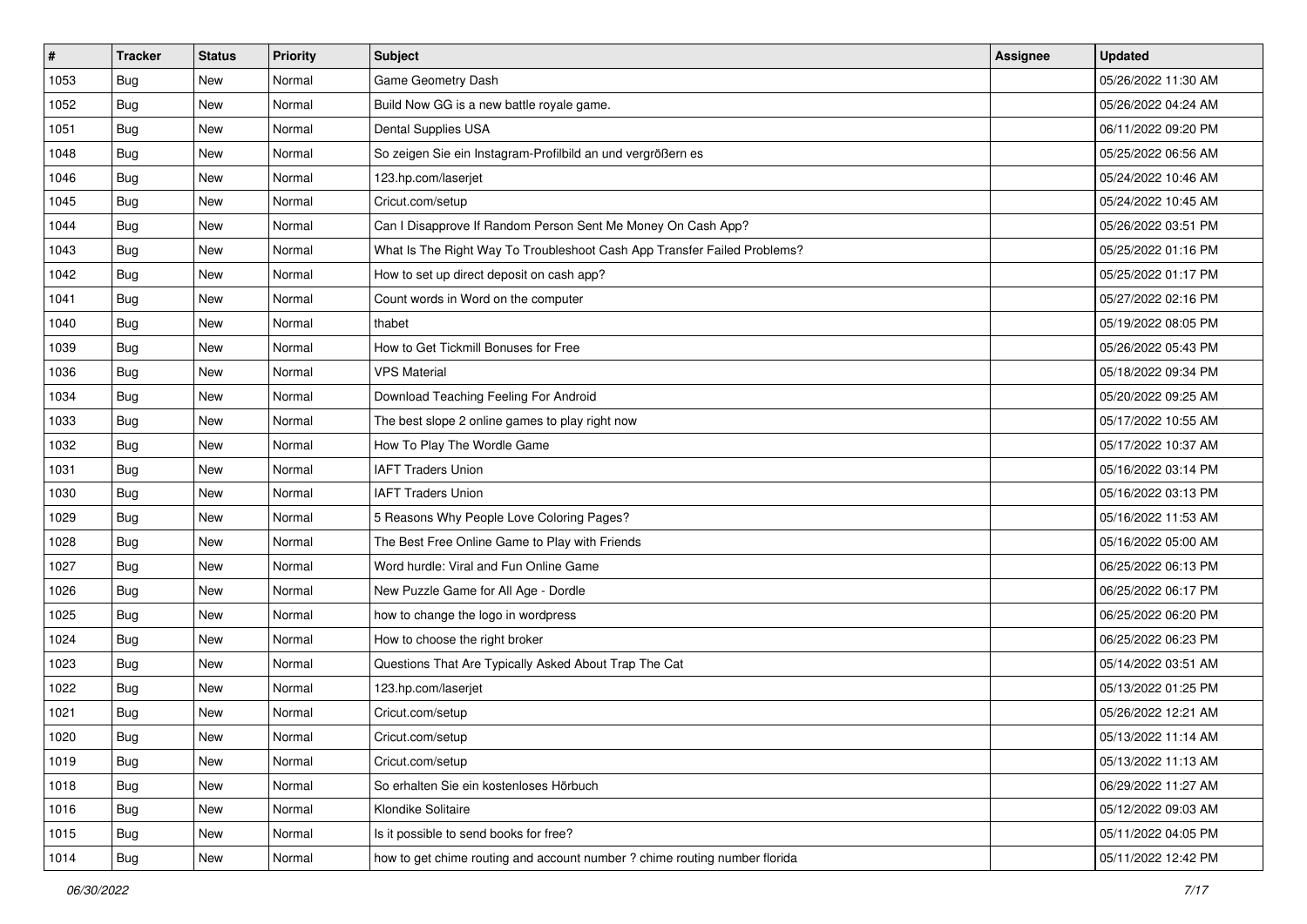| $\sharp$ | <b>Tracker</b> | <b>Status</b> | <b>Priority</b> | Subject                                                         | <b>Assignee</b> | <b>Updated</b>      |
|----------|----------------|---------------|-----------------|-----------------------------------------------------------------|-----------------|---------------------|
| 1013     | <b>Bug</b>     | New           | Normal          | ij.start canon                                                  |                 | 05/11/2022 11:31 AM |
| 1012     | Bug            | New           | Normal          | Cricut.com/setup                                                |                 | 05/11/2022 11:30 AM |
| 1011     | Bug            | New           | Normal          | Summary of 10 best coloring apps on phones                      |                 | 05/11/2022 10:58 AM |
| 1009     | <b>Bug</b>     | New           | Normal          | How to change routing number on Cash App?                       |                 | 05/11/2022 07:13 AM |
| 1008     | Bug            | <b>New</b>    | Normal          | Who was the first black woman to anchor a newscast?             |                 | 05/10/2022 03:13 PM |
| 1007     | Bug            | New           | Normal          | "ij.start canon                                                 |                 | 05/18/2022 10:40 AM |
| 1006     | Bug            | New           | Normal          | Cricut.com/setup                                                |                 | 05/10/2022 01:22 PM |
| 1005     | Bug            | New           | High            | Nursing Assignment Help in UK                                   |                 | 05/13/2022 05:33 PM |
| 1004     | Bug            | New           | Normal          | you get to pinch and drag a man with a very flexible face       |                 | 05/10/2022 10:59 AM |
| 1002     | Bug            | New           | Normal          | Chemistry Assignment Help                                       |                 | 06/04/2022 09:58 AM |
| 1001     | <b>Bug</b>     | New           | Normal          | Venmo Keep Saying Error?                                        |                 | 06/27/2022 02:20 AM |
| 999      | Bug            | New           | Normal          | Is there a way to find Google Feud answers?                     |                 | 06/28/2022 01:27 AM |
| 998      | Bug            | New           | Normal          | Is It Hard to Solve Wordle An                                   |                 | 06/27/2022 12:24 AM |
| 997      | Bug            | New           | Normal          | 123.hp.com/laserjet                                             |                 | 06/28/2022 09:48 AM |
| 996      | <b>Bug</b>     | New           | Normal          | Cricut.com/setup                                                |                 | 06/27/2022 07:12 AM |
| 993      | Bug            | New           | Normal          | IO Games Free Online                                            |                 | 06/26/2022 09:41 AM |
| 992      | Bug            | New           | Normal          | So vergrößern Sie Ihr Instagram-Profilbild                      |                 | 06/26/2022 11:29 PM |
| 991      | Bug            | <b>New</b>    | Normal          | <b>MDMA MOLLY</b>                                               |                 | 05/03/2022 12:03 AM |
| 990      | <b>Bug</b>     | New           | Normal          | Mushrooms                                                       |                 | 06/26/2022 05:41 AM |
| 989      | Bug            | New           | Normal          | Barewoods Wax Cigar                                             |                 | 06/26/2022 09:19 AM |
| 988      | <b>Bug</b>     | New           | Normal          | <b>Medicinal Mushrooms</b>                                      |                 | 06/27/2022 09:33 AM |
| 987      | Bug            | New           | Normal          | <b>Medicinal Mushrooms</b>                                      |                 | 06/27/2022 07:13 PM |
| 985      | Bug            | <b>New</b>    | Normal          | Find out the vitality of Facebook Phone Number:                 |                 | 06/27/2022 05:39 AM |
| 984      | <b>Bug</b>     | New           | Normal          | How to disable, permanently delete Twitter account on phone, PC |                 | 06/26/2022 08:28 AM |
| 983      | Bug            | New           | Normal          | Finding issue in tekken 3 game?                                 |                 | 06/28/2022 03:26 AM |
| 982      | Bug            | New           | Normal          | Five sites that let you download free scenarios for your iPhone |                 | 05/07/2022 09:34 PM |
| 981      | <b>Bug</b>     | New           | Normal          | VidMate Mod APK                                                 |                 | 06/28/2022 11:24 AM |
| 980      | I Bug          | New           | Normal          | Free Gas Cards for the Unemployed                               |                 | 06/28/2022 02:54 PM |
| 979      | <b>Bug</b>     | New           | Normal          | Free Gas Cards for the Unemployed                               |                 | 06/25/2022 09:02 PM |
| 978      | <b>Bug</b>     | New           | Normal          | Delamore Lodge is a place to stay.                              |                 | 06/27/2022 04:57 AM |
| 977      | <b>Bug</b>     | New           | Normal          | Fans of the Old Country will like this book.                    |                 | 06/26/2022 05:54 AM |
| 975      | Bug            | New           | Normal          | Payback 2 Mod APK                                               |                 | 05/05/2022 10:56 AM |
| 974      | <b>Bug</b>     | New           | Normal          | Watch NCAA Football Live Streaming Free                         |                 | 06/26/2022 05:33 PM |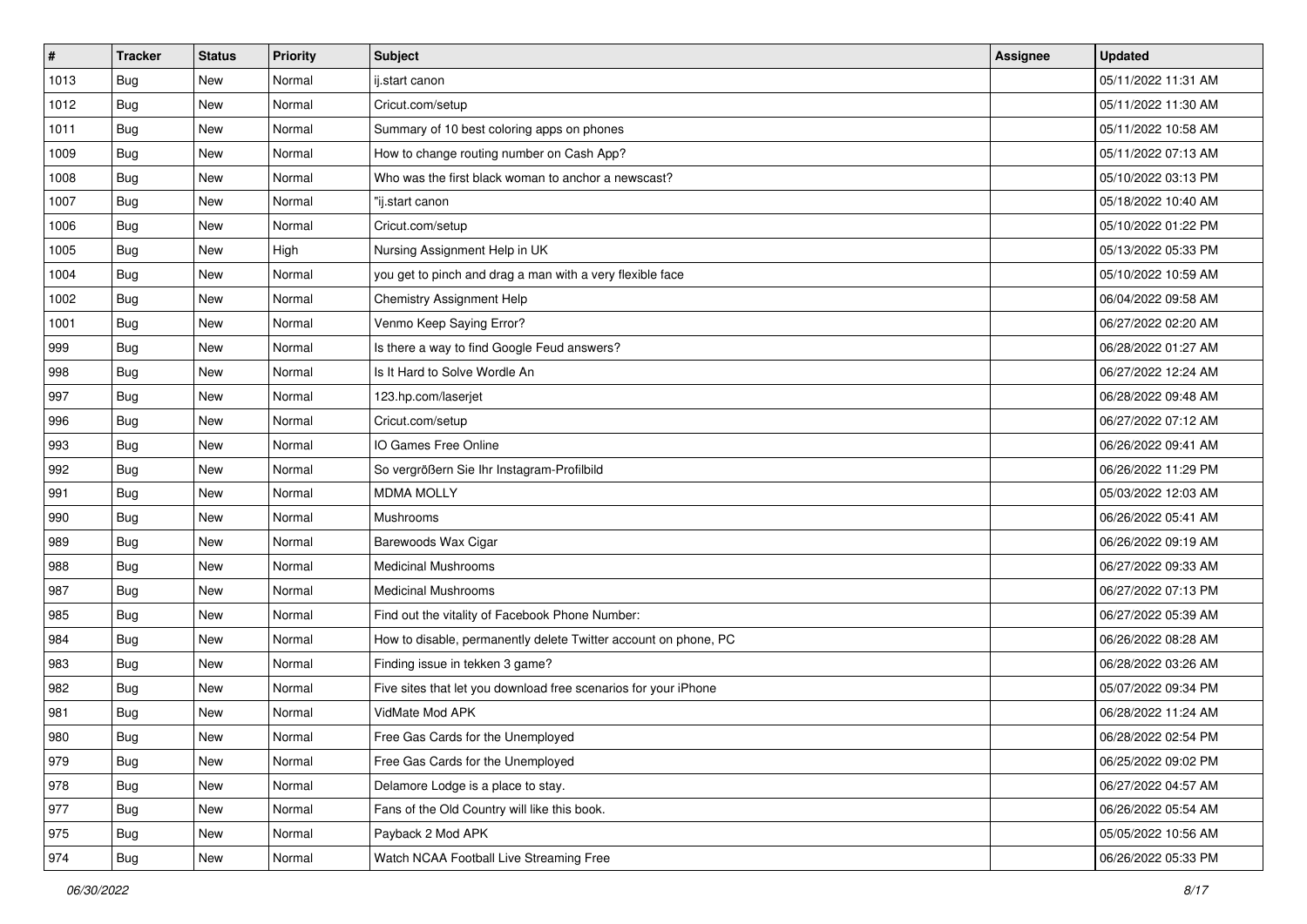| $\vert$ # | <b>Tracker</b> | <b>Status</b> | Priority | <b>Subject</b>                                                                         | <b>Assignee</b> | <b>Updated</b>      |
|-----------|----------------|---------------|----------|----------------------------------------------------------------------------------------|-----------------|---------------------|
| 972       | <b>Bug</b>     | New           | Normal   | How To Borrow Money From The Cash App? Get To Know About The Same                      |                 | 04/25/2022 07:30 AM |
| 971       | Bug            | New           | Normal   | How Do I Check Balance On Cash App Card With Optimum Ease?                             |                 | 06/27/2022 08:16 PM |
| 970       | Bug            | New           | Normal   | The Amount Of Time Does Cash App Direct Deposit Time Take?                             |                 | 06/26/2022 07:32 PM |
| 969       | Bug            | New           | Normal   | Watch NCAA Football Live Match Free                                                    |                 | 06/28/2022 01:31 PM |
| 966       | Bug            | New           | Normal   | How to Download the Filmes                                                             |                 | 06/27/2022 03:25 AM |
| 965       | <b>Bug</b>     | New           | Normal   | Go with cash app customer service to know where I can load my cash app card            |                 | 06/28/2022 04:30 AM |
| 964       | Bug            | New           | Normal   | Can I Fix Cash App Transfer Failed Issues By Adding Sufficient Funds?                  |                 | 06/26/2022 07:21 AM |
| 962       | <b>Bug</b>     | New           | Normal   | Kostenlose Hörbücher                                                                   |                 | 06/26/2022 10:45 PM |
| 961       | Bug            | New           | Normal   | TeaTv is an Android                                                                    |                 | 06/26/2022 02:02 PM |
| 959       | Bug            | New           | Normal   | Get connected with cash app team-How to get money off cash app at walmart without card |                 | 06/27/2022 08:52 AM |
| 958       | <b>Bug</b>     | New           | Normal   | Avail Cash app support service to know Sutton bank cash app number                     |                 | 06/26/2022 08:46 AM |
| 957       | Bug            | New           | Normal   | From Where I Can Get Cheap Writing Services?                                           |                 | 04/20/2022 05:06 AM |
| 956       | Bug            | <b>New</b>    | Normal   | FNF Free Mods Online                                                                   |                 | 06/25/2022 09:59 PM |
| 954       | <b>Bug</b>     | New           | Normal   | AZ Screen Recorder Mod                                                                 |                 | 06/25/2022 11:24 PM |
| 953       | Bug            | New           | Normal   | Manga Dogs - Read Your Favorite Comics on Your Smartphone                              |                 | 06/27/2022 03:53 PM |
| 952       | Bug            | New           | Normal   | Canon IJ Network Tool                                                                  |                 | 06/26/2022 10:35 AM |
| 951       | <b>Bug</b>     | New           | Normal   | Canon.com/ijsetup                                                                      |                 | 06/27/2022 07:56 PM |
| 950       | Bug            | <b>New</b>    | Normal   | ij.start canon                                                                         |                 | 06/26/2022 04:35 AM |
| 949       | <b>Bug</b>     | New           | Normal   | <b>Educational Games</b>                                                               |                 | 06/15/2022 09:11 PM |
| 948       | Bug            | New           | Normal   | Canon IJ Network Tool                                                                  |                 | 06/27/2022 09:30 PM |
| 947       | <b>Bug</b>     | New           | Normal   | is Disney Now and Disney Plus different?                                               |                 | 04/14/2022 09:53 AM |
| 946       | Bug            | New           | Normal   | What is Plex and Is Plex Legal?                                                        |                 | 06/26/2022 05:23 AM |
| 945       | Bug            | <b>New</b>    | Normal   | TikTok 18 Mod Apk For Your Android                                                     |                 | 04/13/2022 09:32 AM |
| 943       | <b>Bug</b>     | New           | Normal   | ij.start canon                                                                         |                 | 04/13/2022 08:52 AM |
| 942       | Bug            | New           | Normal   | Canon IJ Network Tool                                                                  |                 | 04/13/2022 08:45 AM |
| 941       | Bug            | <b>New</b>    | Normal   | is Disney Now and Disney Plus different?                                               |                 | 06/26/2022 12:10 PM |
| 940       | <b>Bug</b>     | New           | Normal   | What is Plex and Is Plex Legal?                                                        |                 | 06/26/2022 04:50 PM |
| 935       | <b>Bug</b>     | New           | Normal   | MovieBox Pro Apk - Watch Movies and TV Shows on Your Android Phone                     |                 | 06/26/2022 04:11 AM |
| 934       | <b>Bug</b>     | New           | Normal   | MovieBox Pro Apk - Watch Movies and TV Shows on Your Android Phone                     |                 | 05/10/2022 11:01 AM |
| 933       | <b>Bug</b>     | New           | Normal   | How Can I Watch Movies on My Mobile Phone                                              |                 | 06/24/2022 12:55 AM |
| 932       | Bug            | <b>New</b>    | Normal   | The best epic, long-playing PC games will consume days of your life.                   |                 | 05/15/2022 07:44 PM |
| 930       | <b>Bug</b>     | New           | Normal   | The best free games online                                                             |                 | 04/12/2022 09:05 AM |
| 929       | <b>Bug</b>     | New           | Normal   | Canon IJ Network Tool                                                                  |                 | 04/12/2022 08:32 AM |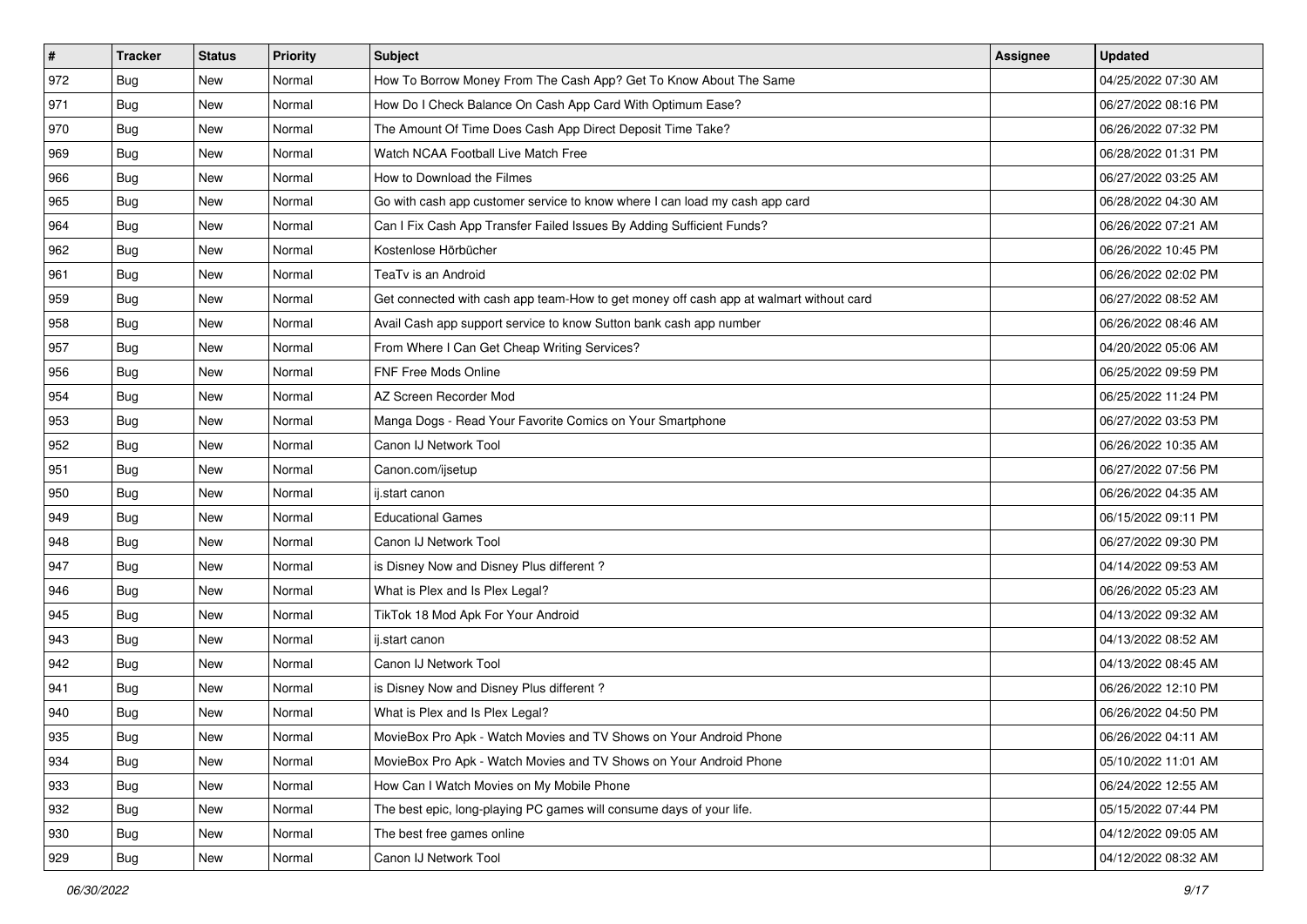| $\vert$ # | <b>Tracker</b> | <b>Status</b> | Priority | <b>Subject</b>                                                                   | <b>Assignee</b> | <b>Updated</b>      |
|-----------|----------------|---------------|----------|----------------------------------------------------------------------------------|-----------------|---------------------|
| 928       | <b>Bug</b>     | New           | Normal   | How Does Sutton Bank Cash App Customer Service Help In Answering Your Questions? |                 | 04/12/2022 11:36 AM |
| 926       | Bug            | New           | Normal   | tavor 7                                                                          |                 | 06/22/2022 05:08 PM |
| 925       | Bug            | New           | Normal   | tavor 7                                                                          |                 | 06/15/2022 03:45 AM |
| 924       | Bug            | New           | Normal   | buy tec 9                                                                        |                 | 04/11/2022 02:54 PM |
| 923       | <b>Bug</b>     | New           | Normal   | frenchies for sale                                                               |                 | 04/11/2022 02:35 PM |
| 922       | Bug            | New           | Normal   | Why Is The Need For Assignment Writing Services?                                 |                 | 06/29/2022 06:48 PM |
| 921       | Bug            | New           | Normal   | Canon IJ Network Tool                                                            |                 | 04/11/2022 09:00 AM |
| 920       | Bug            | New           | Normal   | Where I Can Get Essay Writing Services?                                          |                 | 04/11/2022 08:35 AM |
| 918       | <b>Bug</b>     | New           | Normal   | Antivirus for IOS                                                                |                 | 06/16/2022 10:36 PM |
| 917       | Bug            | New           | Normal   | Random Person Sent Me Money on Cash App-find solution?                           |                 | 04/09/2022 12:32 PM |
| 916       | Bug            | New           | Normal   | How long does it take to write a book?                                           |                 | 04/07/2022 12:15 PM |
| 915       | Bug            | New           | Normal   | Finance dissertation writing                                                     |                 | 04/07/2022 09:22 AM |
| 914       | Bug            | New           | Normal   | Wordle: how to play fashion games for free?                                      |                 | 04/07/2022 08:30 AM |
| 913       | <b>Bug</b>     | New           | Normal   | Canon IJ Network Tool                                                            |                 | 04/07/2022 06:21 AM |
| 912       | Bug            | New           | Normal   | <b>Cuphead Mobile Game Review</b>                                                |                 | 06/09/2022 10:14 AM |
| 911       | Bug            | New           | Normal   | Aluminum Windows & Doors                                                         |                 | 04/06/2022 08:10 PM |
| 910       | Bug            | New           | Normal   | Each content looks unisize or not formated                                       |                 | 04/06/2022 11:21 AM |
| 909       | <b>Bug</b>     | New           | Normal   | <b>Toca Life World APK</b>                                                       |                 | 04/06/2022 04:52 AM |
| 908       | Bug            | New           | Normal   | Toca Life World APK                                                              |                 | 04/06/2022 03:18 AM |
| 907       | Bug            | New           | Normal   | Canon IJ Network Tool                                                            |                 | 04/04/2022 10:43 AM |
| 906       | Bug            | New           | Normal   | How To Change Cash App From Business To Personal Account For Any Reasons?        |                 | 04/04/2022 09:57 AM |
| 905       | Bug            | New           | Normal   | MINI MILITIA MOD APK                                                             |                 | 05/19/2022 01:54 PM |
| 898       | <b>Bug</b>     | New           | Normal   | Shadow Fight 2 Mod APK                                                           |                 | 04/02/2022 09:17 AM |
| 895       | <b>Bug</b>     | New           | Normal   | Cash App Scams                                                                   |                 | 06/18/2022 02:36 PM |
| 893       | Bug            | New           | Normal   | klingeltone                                                                      |                 | 04/13/2022 11:06 AM |
| 892       | Bug            | New           | Normal   | Good game                                                                        |                 | 04/01/2022 09:15 AM |
| 891       | <b>Bug</b>     | New           | Normal   | The most interesting game today, have you tried it?                              |                 | 04/01/2022 09:17 AM |
| 889       | <b>Bug</b>     | New           | Normal   | What is Plex and how it's work?                                                  |                 | 04/01/2022 09:14 AM |
| 888       | Bug            | New           | Normal   | Is the Fox News Channel on Roku free?                                            |                 | 06/28/2022 06:58 PM |
| 887       | <b>Bug</b>     | New           | Normal   | What is Plex and how it's work?                                                  |                 | 04/01/2022 09:16 AM |
| 886       | <b>Bug</b>     | New           | Normal   | Is the Fox News Channel on Roku free?                                            |                 | 06/28/2022 09:36 PM |
| 885       | <b>Bug</b>     | New           | Normal   | How to Install the Tele Latino App For Android                                   |                 | 03/28/2022 04:10 AM |
| 884       | <b>Bug</b>     | New           | Normal   | Why do Subway Surfers popular                                                    |                 | 04/01/2022 09:16 AM |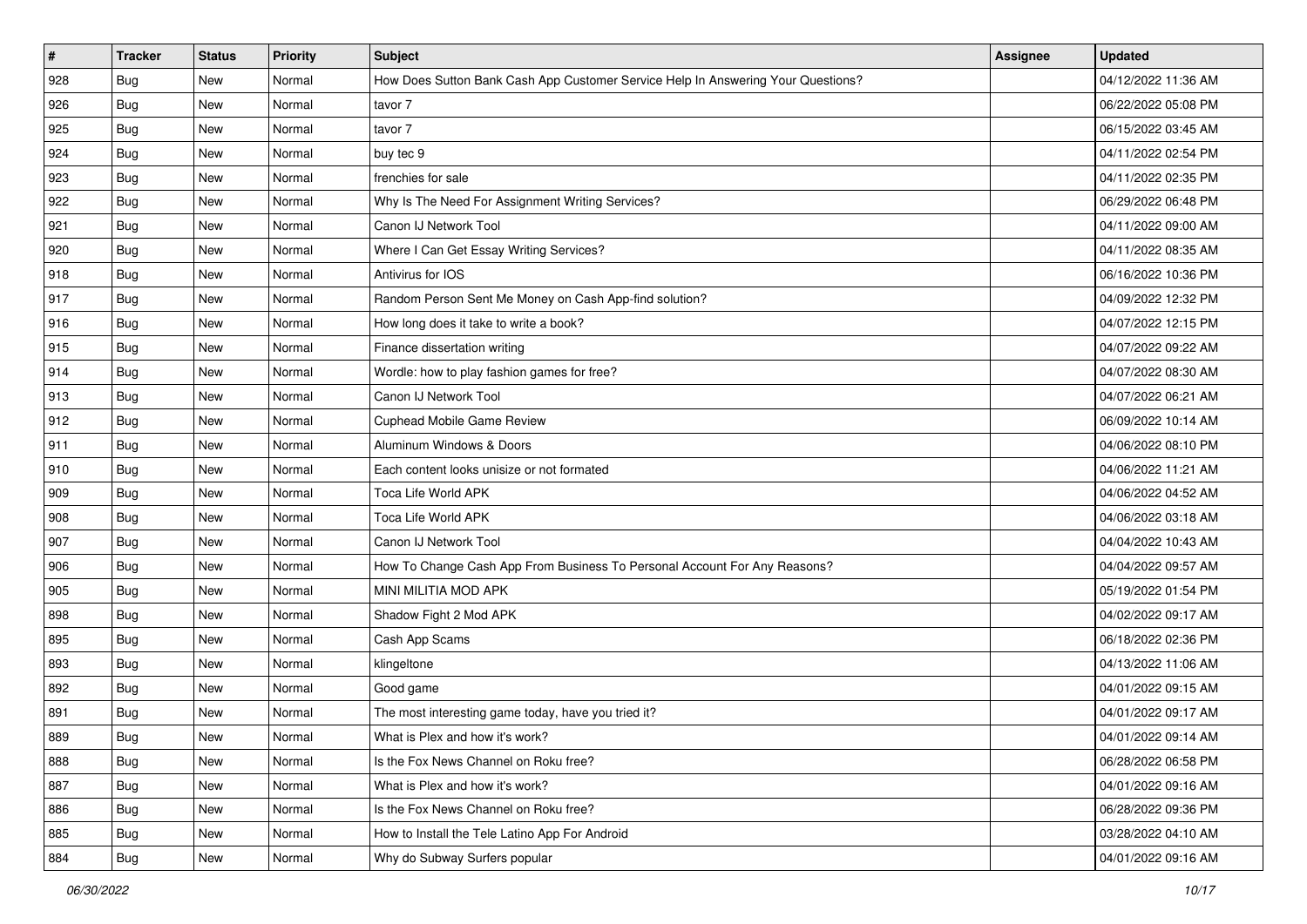| $\sharp$ | <b>Tracker</b> | <b>Status</b> | <b>Priority</b> | Subject                                                                          | <b>Assignee</b> | <b>Updated</b>      |
|----------|----------------|---------------|-----------------|----------------------------------------------------------------------------------|-----------------|---------------------|
| 883      | Bug            | New           | Normal          | Langweilen Sie sich jemals bei der gleichen alten Schriftart auf Instagram?      |                 | 04/01/2022 09:16 AM |
| 882      | <b>Bug</b>     | New           | Normal          | How to change bank account on cash app?                                          |                 | 04/01/2022 09:16 AM |
| 880      | Bug            | New           | Normal          | Why do Subway Surfers popular                                                    |                 | 04/01/2022 09:16 AM |
| 878      | Bug            | New           | Normal          | Wie ist instazoom hilfreich beim Herunterladen von Instagram-Profilbildern       |                 | 04/08/2022 09:28 PM |
| 876      | Bug            | New           | Normal          | Download Full-Size Profile Pictures of Your Favorite Users With InstaDP          |                 | 04/01/2022 09:12 AM |
| 875      | <b>Bug</b>     | New           | Normal          | Red ball game                                                                    |                 | 04/01/2022 09:15 AM |
| 874      | Bug            | New           | Normal          | Cómo descargar Minecraft Apk                                                     |                 | 06/26/2022 08:01 AM |
| 873      | <b>Bug</b>     | New           | Normal          | Klingeltöne mp3                                                                  |                 | 04/13/2022 11:03 AM |
| 872      | Bug            | New           | Normal          | Poppy Playtime Horror Game Free                                                  |                 | 04/01/2022 09:11 AM |
| 870      | Bug            | New           | Normal          | Mahjong Solitaire                                                                |                 | 04/01/2022 09:12 AM |
| 869      | <b>Bug</b>     | New           | Normal          | Sonnerie Post Malone 2022                                                        |                 | 04/13/2022 11:05 AM |
| 865      | Bug            | New           | Normal          | Canon IJ Printer Utility                                                         |                 | 05/18/2022 07:24 PM |
| 864      | Bug            | New           | Normal          | Canon IJ Network Tool                                                            |                 | 04/01/2022 09:14 AM |
| 863      | Bug            | New           | Normal          | Canon IJ Network Tool                                                            |                 | 04/01/2022 09:12 AM |
| 862      | Bug            | New           | Normal          | none                                                                             |                 | 04/01/2022 09:11 AM |
| 859      | Bug            | New           | Normal          | Canon IJ Network Tool                                                            |                 | 04/01/2022 09:13 AM |
| 857      | Bug            | New           | Normal          | Welcome to the world of classic retro games                                      |                 | 04/01/2022 09:13 AM |
| 856      | Bug            | New           | Normal          | Online Classes Assistance Help For Student                                       |                 | 04/01/2022 09:13 AM |
| 855      | Bug            | New           | Normal          | Online Classes Assistance Help For Student                                       |                 | 04/01/2022 09:13 AM |
| 854      | Bug            | New           | Normal          | How To Resolve Password Problems Through Facebook Customer Service?              |                 | 04/09/2022 06:11 PM |
| 853      | <b>Bug</b>     | New           | Normal          | what is dr laser                                                                 |                 | 04/01/2022 09:13 AM |
| 852      | Bug            | New           | Normal          | How to cancel your French Bee flight within 24 hours?                            |                 | 04/01/2022 09:13 AM |
| 851      | Bug            | New           | Normal          | Laden Sie den kostenlosen MP3-Klingelton für Ihr Mobiltelefon herunter           |                 | 04/01/2022 09:14 AM |
| 850      | <b>Bug</b>     | New           | Normal          | Puppy Playtime APK Android                                                       |                 | 04/01/2022 09:14 AM |
| 849      | Bug            | New           | Normal          | FutEmax App Apk - Watch Soccer, Fantasy Football, And More On Your Mobile Device |                 | 04/01/2022 09:04 AM |
| 844      | Bug            | New           | Normal          | To know Chime Routing Number call on the helpline number                         |                 | 04/01/2022 08:58 AM |
| 843      | <b>Bug</b>     | New           | Normal          | Canon IJ Network Tool                                                            |                 | 04/01/2022 08:58 AM |
| 842      | <b>Bug</b>     | New           | Normal          | Join the fun game                                                                |                 | 04/01/2022 08:58 AM |
| 841      | <b>Bug</b>     | New           | Normal          | How do I activate FOX NOW?                                                       |                 | 04/01/2022 08:58 AM |
| 840      | <b>Bug</b>     | New           | Normal          | Is Tubi really free and legal?                                                   |                 | 04/01/2022 08:58 AM |
| 839      | <b>Bug</b>     | New           | Normal          | How do I activate FOX NOW?                                                       |                 | 04/01/2022 08:58 AM |
| 838      | Bug            | New           | Normal          | Celebrity Hunter Mod apk - Como instalá-lo                                       |                 | 04/01/2022 08:58 AM |
| 836      | <b>Bug</b>     | New           | Normal          | What Is The Required Amount To Pay As Cash App Clearance Fee?                    |                 | 04/01/2022 09:00 AM |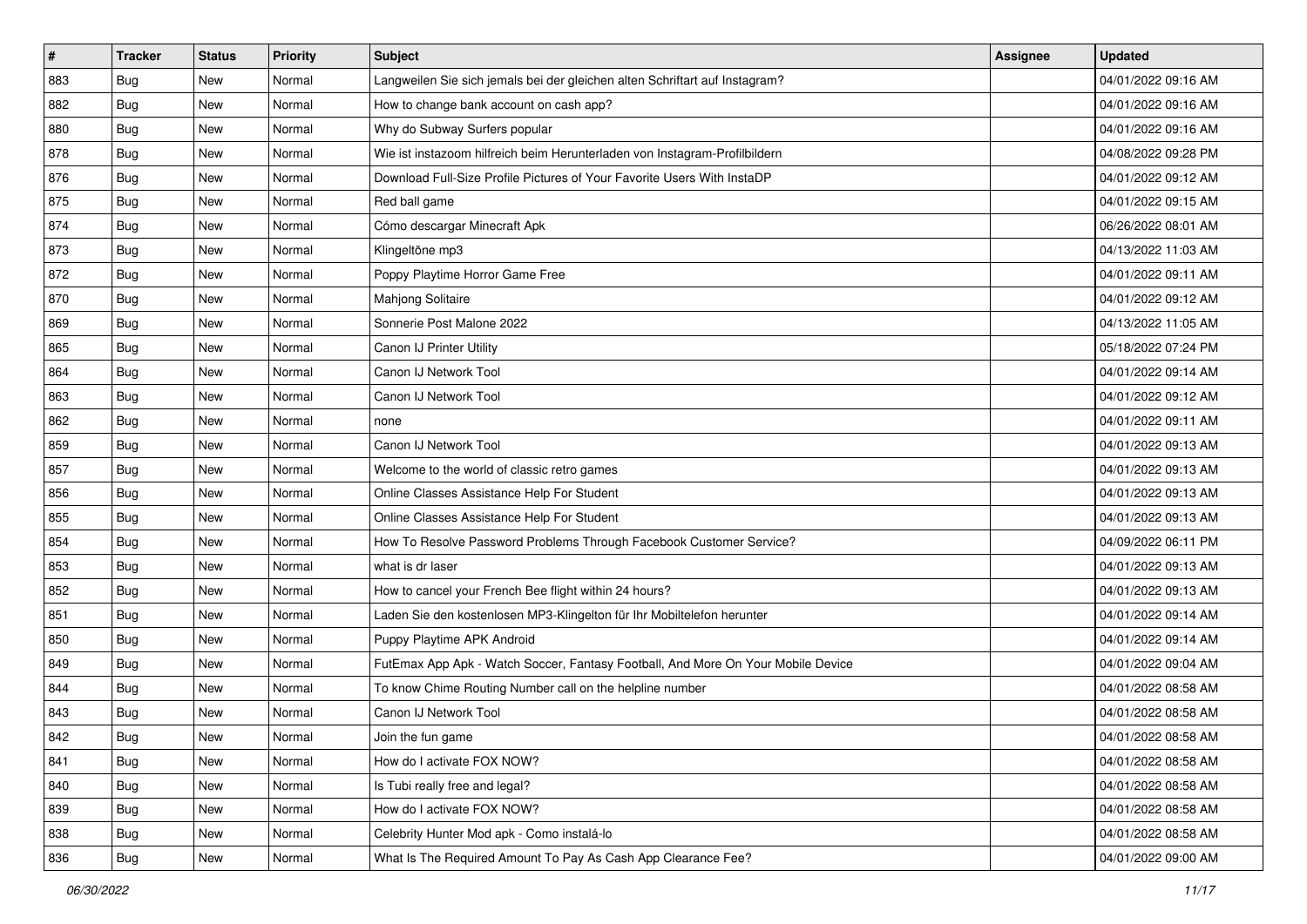| $\sharp$ | <b>Tracker</b> | <b>Status</b> | <b>Priority</b> | <b>Subject</b>                                                   | <b>Assignee</b> | <b>Updated</b>      |
|----------|----------------|---------------|-----------------|------------------------------------------------------------------|-----------------|---------------------|
| 835      | Bug            | New           | Normal          | Build your strong army with Taming io                            |                 | 04/01/2022 08:59 AM |
| 834      | Bug            | New           | Normal          | Grasp the secret to relieve stress and fatigue                   |                 | 04/01/2022 08:57 AM |
| 833      | Bug            | New           | Normal          | Does Direct Deposit Hit Chime- seek Chime Customer Service       |                 | 04/01/2022 08:59 AM |
| 832      | Bug            | New           | Normal          | Choque Royale Mod Apk                                            |                 | 04/01/2022 08:59 AM |
| 831      | Bug            | New           | Normal          | Build and shoot                                                  |                 | 05/29/2022 04:47 PM |
| 830      | <b>Bug</b>     | New           | Normal          | Poppy Playtime APK                                               |                 | 06/27/2022 10:31 PM |
| 828      | Bug            | New           | Normal          | Nursery management                                               |                 | 06/28/2022 12:10 PM |
| 827      | Bug            | New           | Normal          | Come To Know The Required Steps To Unlock Cash App Account       |                 | 04/01/2022 08:59 AM |
| 826      | <b>Bug</b>     | New           | Normal          | How to Dowload MXL TV Premium                                    |                 | 05/26/2022 03:34 PM |
| 825      | Bug            | New           | Normal          | Lucky Patcher Download                                           |                 | 06/26/2022 06:09 PM |
| 822      | <b>Bug</b>     | New           | Normal          | Dowload Your Boyfriend Game                                      |                 | 06/28/2022 04:56 AM |
| 821      | Bug            | New           | Normal          | Nicoo - A Review of the Popular Battle Royale Game               |                 | 06/28/2022 08:30 AM |
| 820      | Bug            | New           | Normal          | Metal Slug Apk para Android                                      |                 | 06/29/2022 12:55 PM |
| 819      | <b>Bug</b>     | New           | Normal          | Metal Slug Apk para Android                                      |                 | 06/27/2022 09:35 AM |
| 817      | Bug            | New           | Normal          | Pacman 30th Anniversary                                          |                 | 06/28/2022 09:20 AM |
| 816      | <b>Bug</b>     | New           | Normal          | Play Scribble io fun with everyone                               |                 | 06/28/2022 03:20 PM |
| 811      | Bug            | New           | Normal          | Canon IJ Network Tool                                            |                 | 06/29/2022 10:59 PM |
| 809      | <b>Bug</b>     | <b>New</b>    | Normal          | Smash Karts - immerse yourself in the exciting race              |                 | 06/28/2022 09:57 AM |
| 808      | Bug            | New           | Normal          | Sinnvolle Guten-Morgen-Grüße                                     |                 | 06/28/2022 10:45 PM |
| 807      | <b>Bug</b>     | New           | Normal          | 1v1Battle is a strategic action 'Build and shoot' game           |                 | 06/27/2022 06:52 AM |
| 804      | Bug            | New           | Normal          | Review                                                           |                 | 06/29/2022 03:32 AM |
| 802      | <b>Bug</b>     | New           | Normal          | Who Is an ETL Engineer                                           |                 | 06/28/2022 02:03 AM |
| 801      | Bug            | New           | Normal          | Who Is an ETL Engineer                                           |                 | 06/27/2022 12:25 PM |
| 800      | <b>Bug</b>     | New           | Normal          | Who Is an ETL Engineer                                           |                 | 06/29/2022 08:54 AM |
| 799      | Bug            | New           | Normal          | Who Is an ETL Engineer                                           |                 | 06/29/2022 07:36 PM |
| 798      | Bug            | New           | Normal          | Who Is an ETL Engineer                                           |                 | 06/29/2022 02:44 AM |
| 796      | <b>Bug</b>     | New           | Normal          | How Does Cash App ++ actually work and What is the process of it |                 | 06/29/2022 05:10 AM |
| 795      | i Bug          | New           | Normal          | Drift Boss - Exciting Race                                       |                 | 06/26/2022 06:32 PM |
| 792      | <b>Bug</b>     | New           | Normal          | What is Google Camera Mod?                                       |                 | 06/27/2022 10:20 AM |
| 791      | Bug            | New           | Normal          | Samsnung TV Plus is not working                                  |                 | 04/01/2022 09:03 AM |
| 790      | <b>Bug</b>     | New           | Normal          | My app                                                           |                 | 04/01/2022 09:03 AM |
| 789      | Bug            | New           | Normal          | Full version                                                     |                 | 06/29/2022 09:29 PM |
| 788      | Bug            | New           | Normal          | Intro Maker Mod APK                                              |                 | 06/29/2022 09:13 PM |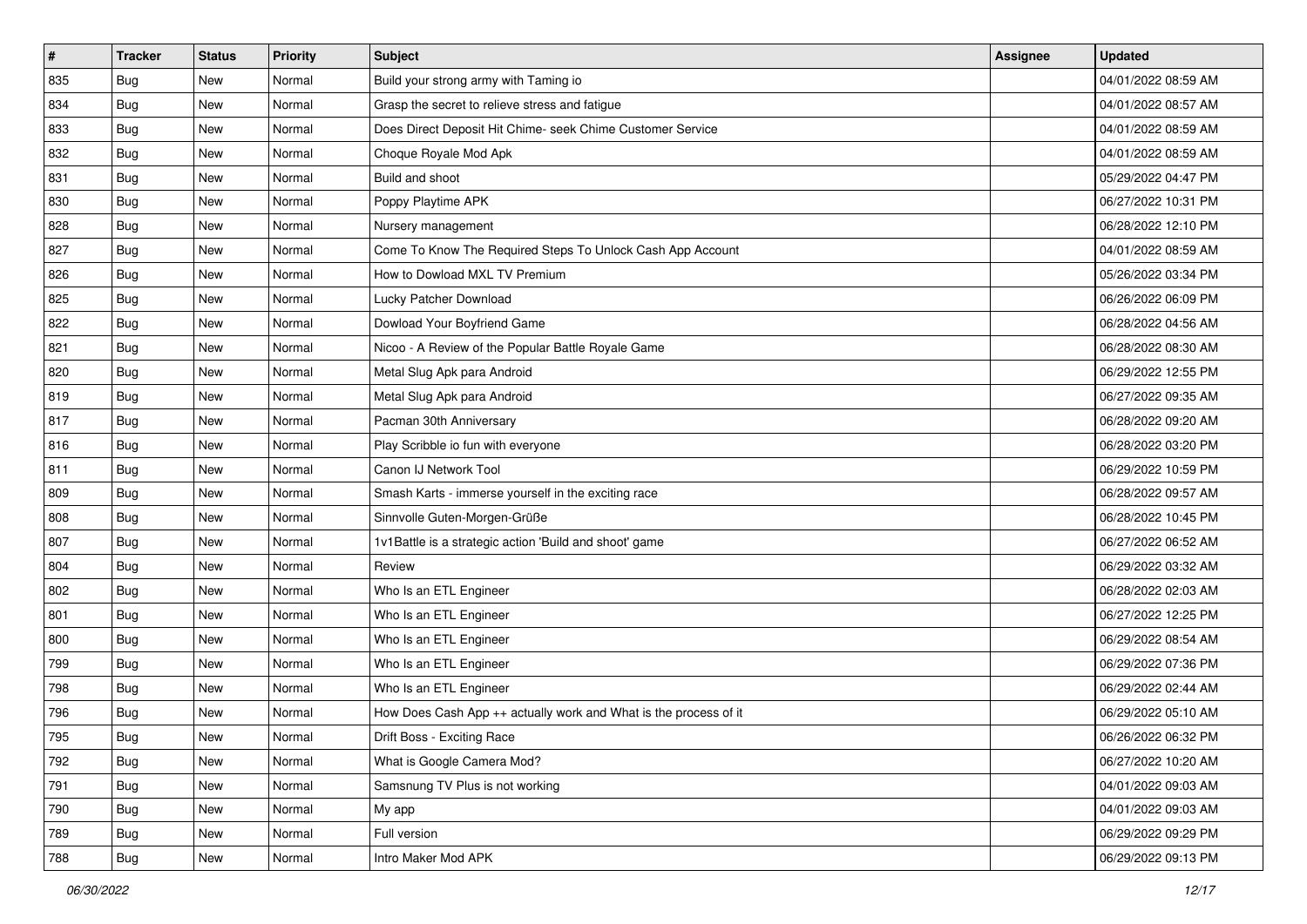| $\vert$ # | <b>Tracker</b> | <b>Status</b> | <b>Priority</b> | <b>Subject</b>                                                                | <b>Assignee</b> | <b>Updated</b>      |
|-----------|----------------|---------------|-----------------|-------------------------------------------------------------------------------|-----------------|---------------------|
| 787       | <b>Bug</b>     | New           | Normal          | Assured Assignment Help                                                       |                 | 06/29/2022 09:56 AM |
| 786       | <b>Bug</b>     | New           | Normal          | Best Assignment Help in Australia & UK                                        |                 | 06/21/2022 09:28 PM |
| 785       | <b>Bug</b>     | New           | Normal          | How To Get Money Off Cash App Without Card Or With A Card?                    |                 | 06/28/2022 11:35 AM |
| 784       | Bug            | New           | Normal          | How To Add Money On Cash App Card And Check The Funds?                        |                 | 06/28/2022 12:36 PM |
| 783       | Bug            | New           | Normal          | How Do I Determine The Reasons And Solutions To Fix Cash App Transfer Failed? |                 | 06/29/2022 01:42 PM |
| 782       | <b>Bug</b>     | New           | Normal          | Comment faire une sonnerie téléphonique                                       |                 | 06/29/2022 04:47 PM |
| 781       | <b>Bug</b>     | New           | Normal          | Free Whatsapp Group to Join                                                   |                 | 06/28/2022 11:48 AM |
| 777       | <b>Bug</b>     | New           | Normal          | Obtain driving instructions using Google Maps.                                |                 | 06/29/2022 07:00 AM |
| 776       | <b>Bug</b>     | New           | Normal          | Wibargain                                                                     |                 | 06/28/2022 01:57 PM |
| 775       | Bug            | New           | Normal          | cash app                                                                      |                 | 02/14/2022 08:20 AM |
| 774       | <b>Bug</b>     | New           | Normal          | Follow proper initiatives                                                     |                 | 06/29/2022 12:34 PM |
| 773       | Bug            | New           | Normal          | Spades - Play online free                                                     |                 | 06/28/2022 12:26 PM |
| 772       | Bug            | New           | Normal          | united airlines baggage policy                                                |                 | 06/29/2022 03:40 PM |
| 771       | <b>Bug</b>     | New           | Normal          | united airlines baggage policy                                                |                 | 06/29/2022 05:39 PM |
| 770       | <b>Bug</b>     | New           | Normal          | Canon IJ Network Tool                                                         |                 | 06/29/2022 04:48 AM |
| 769       | <b>Bug</b>     | New           | Normal          | check my cash app                                                             |                 | 06/28/2022 03:29 PM |
| 768       | <b>Bug</b>     | New           | Normal          | Where can you buy best jackets online?                                        |                 | 06/26/2022 01:50 PM |
| 767       | <b>Bug</b>     | New           | Normal          | apkmod                                                                        |                 | 06/29/2022 06:15 PM |
| 766       | Bug            | New           | Normal          | Pobreflix Mod APK Review                                                      |                 | 06/29/2022 10:55 PM |
| 765       | <b>Bug</b>     | New           | Normal          | Follow proper initiatives to check my cash app                                |                 | 06/25/2022 10:08 AM |
| 764       | <b>Bug</b>     | New           | Normal          | What is available to see what I can watch HBO Max?                            |                 | 06/29/2022 08:50 PM |
| 763       | <b>Bug</b>     | New           | High            | How to Make a Ringtone on Your iPhone                                         |                 | 06/27/2022 04:16 PM |
| 762       | Bug            | <b>New</b>    | Normal          | How To Add Money To A Cash App Card If Struggling With Low Amount?            |                 | 06/29/2022 10:53 AM |
| 760       | <b>Bug</b>     | New           | Normal          | apkmod                                                                        |                 | 06/27/2022 04:13 PM |
| 758       | Bug            | New           | Normal          | How Do I Study Consistently For Hours?                                        |                 | 06/27/2022 12:49 AM |
| 757       | <b>Bug</b>     | New           | Normal          | Why Is Issue of Car Maintenance so Famous for the Consumers?                  |                 | 04/01/2022 09:01 AM |
| 754       | <b>Bug</b>     | New           | Normal          | Cómo descargar tonos gratis de teléfono celular                               |                 | 06/26/2022 01:56 PM |
| 753       | I Bug          | New           | Normal          | onlineessaygrader                                                             |                 | 06/28/2022 05:55 AM |
| 752       | <b>Bug</b>     | New           | Normal          | Plagerism checker                                                             |                 | 06/26/2022 06:33 PM |
| 750       | <b>Bug</b>     | New           | Normal          | Create a Report Template                                                      |                 | 06/26/2022 04:27 PM |
| 749       | Bug            | New           | Normal          | The Best Bubble Shooter Game for Android                                      |                 | 06/26/2022 12:12 PM |
| 748       | <b>Bug</b>     | New           | Normal          | Il y a quelques façons d'obtenir des sonneries gratuites pour votre iPhone    |                 | 06/26/2022 11:24 PM |
| 747       | <b>Bug</b>     | New           | Normal          | How to Install Tyflex Plus on Your Android Device                             |                 | 06/26/2022 08:16 AM |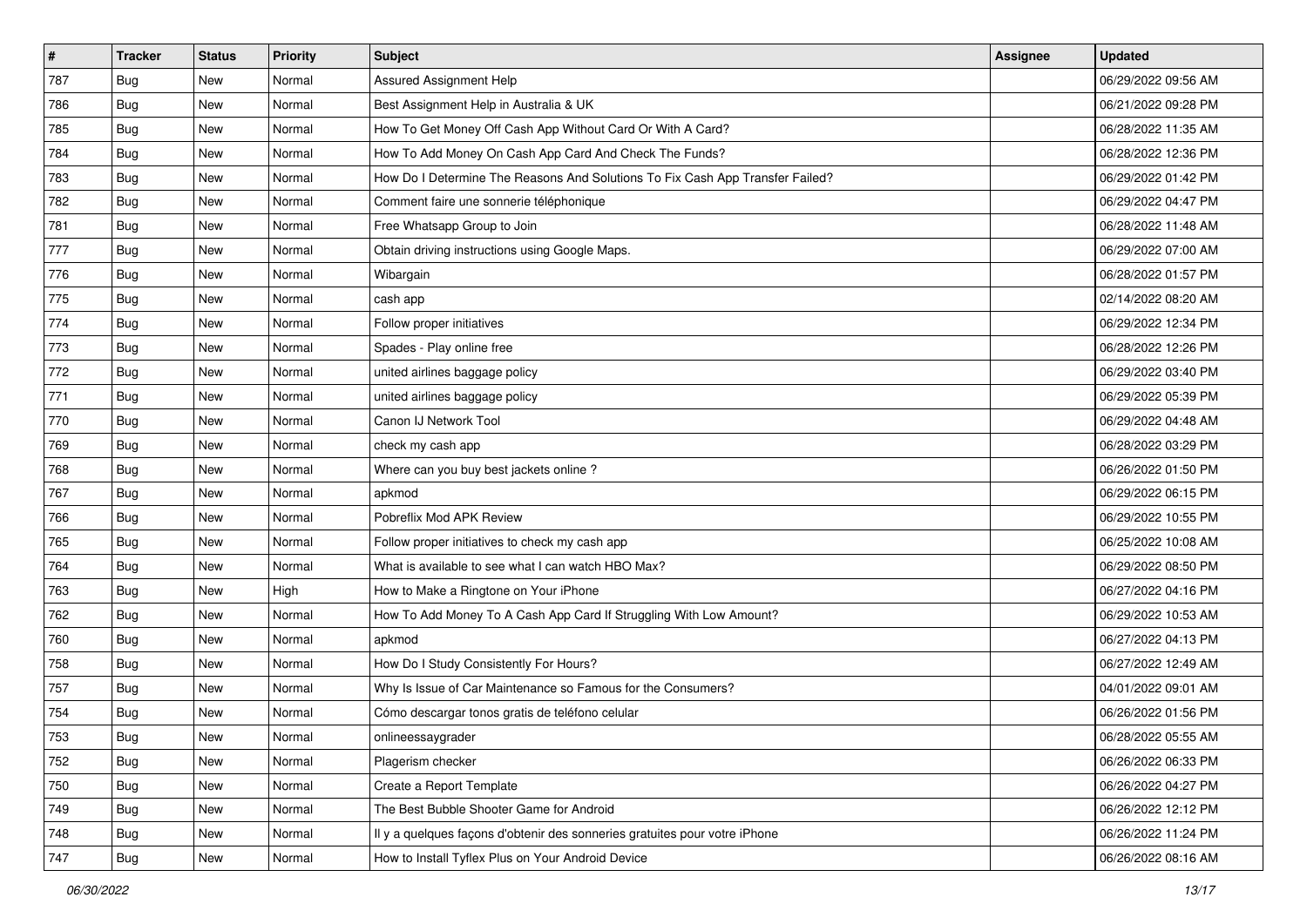| $\vert$ # | <b>Tracker</b> | <b>Status</b> | Priority | <b>Subject</b>                                                                                      | <b>Assignee</b> | <b>Updated</b>      |
|-----------|----------------|---------------|----------|-----------------------------------------------------------------------------------------------------|-----------------|---------------------|
| 744       | Bug            | New           | Normal   | <b>Pixel Survive</b>                                                                                |                 | 06/28/2022 05:13 AM |
| 743       | <b>Bug</b>     | New           | Normal   | They promote 'pixel art' contests and a 'game jam' related to the work and figure of Carlos Casares |                 | 06/28/2022 12:04 PM |
| 742       | <b>Bug</b>     | New           | Normal   | How Long Does Cash App Support Take To Respond For A Better Support?                                |                 | 06/25/2022 11:00 PM |
| 741       | <b>Bug</b>     | New           | Normal   | <b>Blockchain Technology Solutions</b>                                                              |                 | 06/26/2022 02:19 AM |
| 739       | <b>Bug</b>     | New           | Normal   | law dissertation help                                                                               |                 | 06/27/2022 06:12 PM |
| 738       | <b>Bug</b>     | New           | Normal   | How Much Amount Do I Get Using The Referral Code For Cash App?                                      |                 | 06/27/2022 03:58 PM |
| 737       | Bug            | New           | Normal   | How Do I Talk To A Live Person At Facebook If Anything Is Doubtful?                                 |                 | 06/27/2022 09:59 PM |
| 736       | <b>Bug</b>     | New           | Normal   | I Want to Edit in My Website (transfer-factor.net) Unfortunately, Unable to Edit It                 |                 | 06/24/2022 07:32 AM |
| 735       | <b>Bug</b>     | New           | Normal   | A quick fix of how to get money back from cash app stocks                                           |                 | 06/29/2022 09:07 PM |
| 734       | Bug            | New           | Normal   | DR. STRANGE: Multiverse of Scheduling Madness!                                                      |                 | 06/28/2022 07:07 AM |
| 733       | <b>Bug</b>     | New           | Normal   | How does one go about getting a book deal?                                                          |                 | 06/28/2022 06:35 PM |
| 732       | Bug            | New           | Normal   | Get rectifications steps about why cash app transfer failed                                         |                 | 06/26/2022 03:28 PM |
| 731       | <b>Bug</b>     | New           | Normal   | Avail Of Cash App Customer Service If Unable To Down Cash App Mobile App?                           |                 | 06/25/2022 08:36 PM |
| 730       | <b>Bug</b>     | New           | Normal   | Canon IJ Network Tool                                                                               |                 | 06/26/2022 05:51 PM |
| 729       | <b>Bug</b>     | New           | Normal   | Canon IJ Network Tool                                                                               |                 | 06/28/2022 01:10 PM |
| 728       | <b>Bug</b>     | New           | Normal   | Will Cash App refund money if scammed? Hitches With Optimum Ease                                    |                 | 06/26/2022 06:15 AM |
| 726       | <b>Bug</b>     | New           | Normal   | Mobile Application Development Services                                                             |                 | 06/28/2022 04:44 PM |
| 724       | Bug            | New           | Normal   | Dial Chime Customer support number for a quick response                                             |                 | 06/29/2022 03:31 AM |
| 721       | <b>Bug</b>     | New           | Normal   | Cómo instalar un Mod Apk                                                                            |                 | 06/24/2022 09:39 PM |
| 720       | <b>Bug</b>     | New           | Normal   | How does Cash App Phone Number provide a quick treatment?                                           |                 | 06/27/2022 08:02 AM |
| 719       | Bug            | New           | Normal   | How Do I Send \$5000 Through Cash App Account With Ease?                                            |                 | 06/29/2022 10:15 PM |
| 717       | <b>Bug</b>     | New           | Normal   | Disney Plus Apk - Watch Movies and TV Shows on Your Device                                          |                 | 06/29/2022 03:10 PM |
| 716       | Bug            | New           | Normal   | La celebración de un BabyShower.                                                                    |                 | 06/27/2022 12:29 PM |
| 715       | <b>Bug</b>     | New           | Normal   | Puppy Playtime Descargar gratis                                                                     |                 | 06/28/2022 10:46 PM |
| 714       | <b>Bug</b>     | New           | Normal   | Cuevana 3 Premium - Enjoy Your Favorite Movies and TV Shows on Your Smart TV                        |                 | 06/27/2022 11:43 PM |
| 712       | Bug            | New           | Normal   | Tips and Tricks                                                                                     |                 | 06/29/2022 07:26 PM |
| 711       | <b>Bug</b>     | New           | Normal   | Human Fall Flat Apk Download                                                                        |                 | 06/28/2022 08:27 PM |
| 710       | I Bug          | New           | Normal   | Take Necessary Assistance If You Are Unable Activate Cash App Card                                  |                 | 06/25/2022 09:26 PM |
| 709       | Bug            | New           | Normal   | How To Load Cash App Card At Walmart Without Having To Face Any Hassle?                             |                 | 06/29/2022 03:26 AM |
| 708       | Bug            | New           | Normal   | Efficient ways to proceed with the cash app dispute process?                                        |                 | 06/29/2022 10:24 AM |
| 706       | <b>Bug</b>     | New           | Normal   | How Can You Cancel A Cash App Payment Without Any Prior Information?                                |                 | 06/26/2022 09:13 AM |
| 705       | Bug            | New           | Normal   | wuxiaworld                                                                                          |                 | 06/29/2022 11:42 PM |
| 704       | <b>Bug</b>     | New           | Normal   | Reach support team of Chime Customer Service for instant help                                       |                 | 06/29/2022 05:49 AM |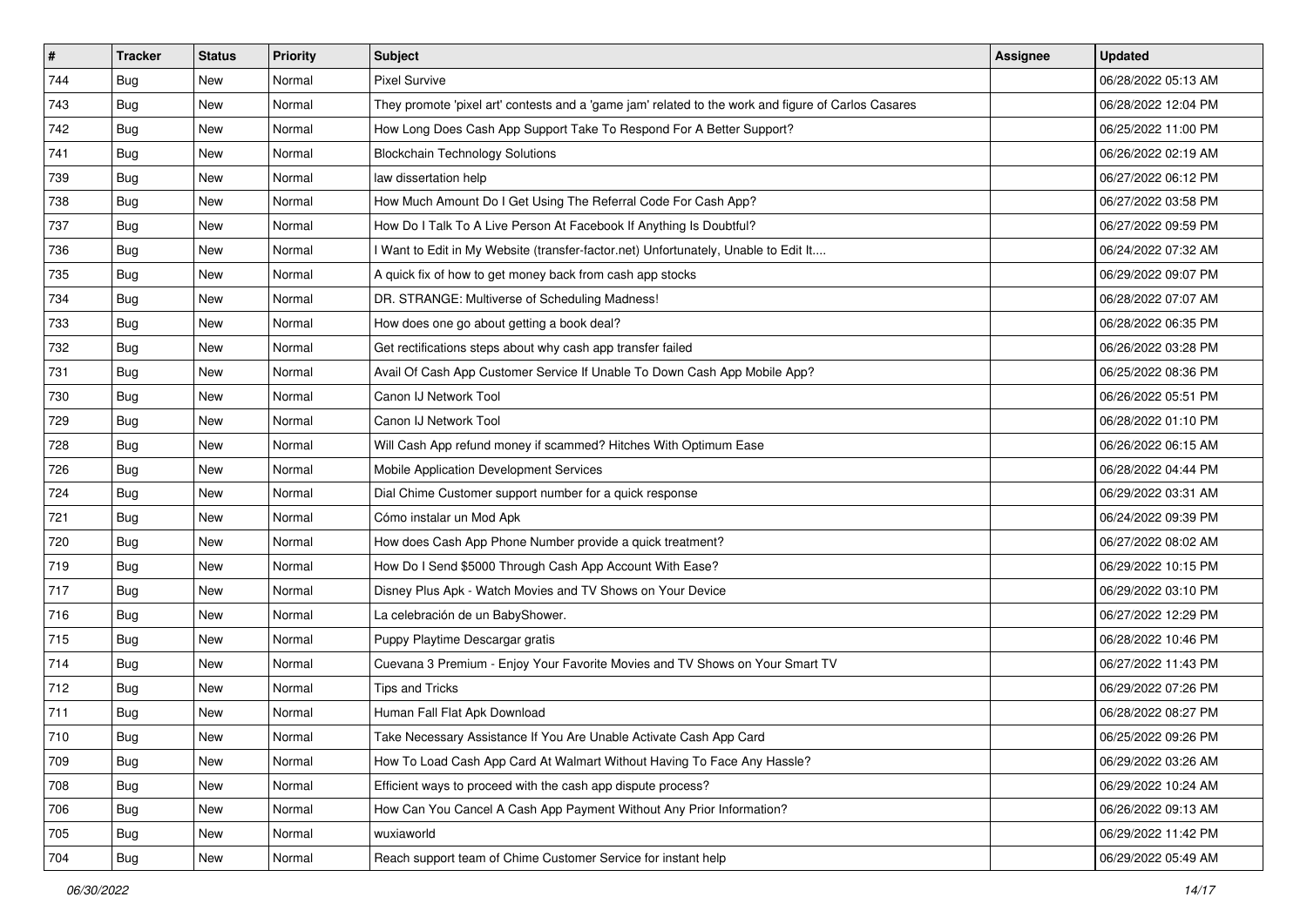| $\sharp$ | <b>Tracker</b> | <b>Status</b> | <b>Priority</b> | Subject                                                               | <b>Assignee</b> | <b>Updated</b>      |
|----------|----------------|---------------|-----------------|-----------------------------------------------------------------------|-----------------|---------------------|
| 703      | <b>Bug</b>     | New           | Normal          | For real-time help, dial Facebook customer service number             |                 | 06/29/2022 12:30 AM |
| 702      | <b>Bug</b>     | New           | Normal          | Avail Chime Customer Service to know How To Get Chime Bank Statement  |                 | 06/28/2022 04:58 AM |
| 701      | Bug            | New           | Normal          | Why Law Essay Helper UK is Necessary?                                 |                 | 06/29/2022 06:29 PM |
| 700      | Bug            | New           | Normal          | Cómo descargar Poppy Playtime                                         |                 | 04/01/2022 09:30 AM |
| 699      | Bug            | New           | Normal          | Would you be able to utilize Cash App Twitch?                         |                 | 06/29/2022 09:07 PM |
| 697      | <b>Bug</b>     | New           | Normal          | How to Descargar Pura TV For Android                                  |                 | 06/28/2022 04:43 PM |
| 696      | Bug            | New           | Normal          | How to Install the TuMangaOnline App                                  |                 | 06/29/2022 08:48 PM |
| 695      | <b>Bug</b>     | New           | Normal          | Refer Listas IPTV Apk                                                 |                 | 06/29/2022 06:50 AM |
| 692      | Bug            | New           | Normal          | Esports 888b                                                          |                 | 06/12/2022 10:04 AM |
| 691      | Bug            | New           | Normal          | tea garden dublin                                                     |                 | 04/01/2022 09:31 AM |
| 690      | <b>Bug</b>     | New           | Normal          | campervan hire                                                        |                 | 06/28/2022 11:55 AM |
| 689      | Bug            | New           | Normal          | How to use twitch.tv/activate?                                        |                 | 06/28/2022 10:48 PM |
| 688      | Bug            | New           | Normal          | How to use twitch.tv/activate?                                        |                 | 06/24/2022 04:16 AM |
| 687      | Bug            | New           | Normal          | How to use twitch.tv/activate?                                        |                 | 06/29/2022 10:39 PM |
| 686      | Bug            | New           | Normal          | Welcome To The Most Demandable Mahipalpur Escorts Agency              |                 | 06/27/2022 03:45 PM |
| 684      | Bug            | New           | Normal          | Difference between paper map and online map                           |                 | 06/29/2022 09:46 AM |
| 682      | Bug            | New           | Normal          | Does Facebook customer service live chat allow to speak with someone? |                 | 06/29/2022 09:56 AM |
| 679      | Bug            | New           | Normal          | Word Finder helps you to play word games better                       |                 | 04/01/2022 09:34 AM |
| 678      | Bug            | New           | Normal          | How to be a winner in buidnow gg                                      |                 | 06/29/2022 06:31 PM |
| 677      | Bug            | New           | Normal          | Logo Design Services Near Me                                          |                 | 06/29/2022 11:58 AM |
| 676      | Bug            | New           | Normal          | Does Facebook customer service live chat allow to speak with someone? |                 | 04/01/2022 09:39 AM |
| 675      | Bug            | New           | Normal          | What Are Smart Tactics To Fix Cash App Transfer Failed Hurdles?       |                 | 06/27/2022 09:51 AM |
| 673      | Bug            | New           | Normal          | Learn the basics of pixel art - Clear grid                            |                 | 06/29/2022 09:44 AM |
| 672      | <b>Bug</b>     | New           | Normal          | The easiest way to delete ringtones on iPhone                         |                 | 06/28/2022 08:44 PM |
| 670      | Bug            | New           | Normal          | JTWhatsApp Apk - The New and Improved WhatsApp                        |                 | 06/28/2022 12:32 PM |
| 668      | Bug            | New           | Normal          | Get to know Cash App Refund Process here                              |                 | 06/29/2022 07:21 AM |
| 667      | <b>Bug</b>     | New           | Normal          | What Is a Ringtone?                                                   |                 | 06/29/2022 12:34 AM |
| 666      | I Bug          | New           | Normal          | 470+ pages à colorier de Noël                                         |                 | 06/28/2022 10:02 AM |
| 664      | <b>Bug</b>     | New           | Normal          | Tea TV Apk Download - The Best Way to Watch Movies Offline            |                 | 06/29/2022 11:00 PM |
| 662      | Bug            | New           | Normal          | Oreo TV Download - The Easiest Way to Watch Live TV                   |                 | 06/29/2022 08:19 PM |
| 661      | <b>Bug</b>     | New           | Normal          | Turbo VPN MOD APK Download                                            |                 | 06/29/2022 11:57 AM |
| 660      | Bug            | New           | Normal          | <b>Anchovies Nutrition Facts And Health Benefits</b>                  |                 | 04/01/2022 09:40 AM |
| 659      | Bug            | New           | Normal          | Olive Oil Properties And Health Benefits                              |                 | 06/29/2022 11:15 AM |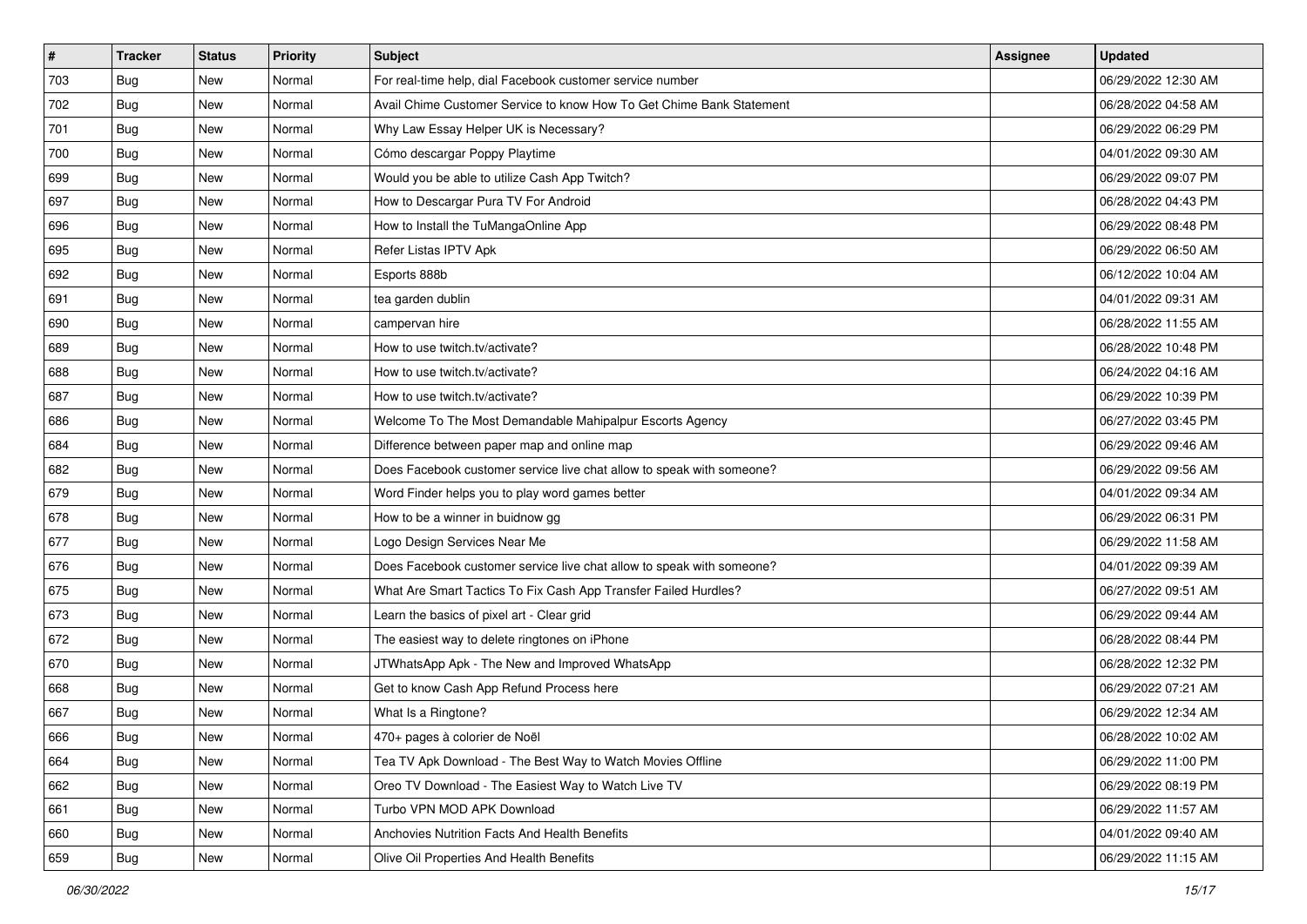| #   | <b>Tracker</b> | <b>Status</b> | Priority | Subject                                                                          | <b>Assignee</b> | <b>Updated</b>      |
|-----|----------------|---------------|----------|----------------------------------------------------------------------------------|-----------------|---------------------|
| 658 | Bug            | New           | Normal   | Watermelon Nutrition Facts And Health Benefits                                   |                 | 06/29/2022 06:46 PM |
| 657 | Bug            | New           | Normal   | Coconut Nutrition Facts And Health Benefits                                      |                 | 06/29/2022 05:05 PM |
| 656 | Bug            | New           | Normal   | Kiwi Nutrition Facts And Health Benefits                                         |                 | 06/28/2022 08:54 PM |
| 655 | Bug            | New           | Normal   | <b>Eggplant Health Benefits</b>                                                  |                 | 06/29/2022 08:18 AM |
| 653 | Bug            | New           | Normal   | Jujube (Jinjoles): Properties And Health Benefits                                |                 | 06/27/2022 08:47 AM |
| 652 | Bug            | New           | Normal   | Sesame Health Benefits                                                           |                 | 06/29/2022 07:46 PM |
| 651 | Bug            | New           | Normal   | Salmon Health Benefits                                                           |                 | 06/28/2022 05:49 PM |
| 650 | <b>Bug</b>     | New           | Normal   | <b>Cherries Health Benefits</b>                                                  |                 | 06/29/2022 11:13 AM |
| 645 | Bug            | New           | Normal   | thong tin chinh xac nhat hom nay                                                 |                 | 06/28/2022 02:48 PM |
| 644 | Bug            | New           | Normal   | <b>TeaTV App Review</b>                                                          |                 | 06/27/2022 11:47 AM |
| 643 | <b>Bug</b>     | New           | Normal   | Oreo TV Apk Download                                                             |                 | 06/28/2022 04:57 PM |
| 642 | Bug            | New           | Normal   | thong tin thoi tiet ngay hom nay                                                 |                 | 06/29/2022 07:52 PM |
| 641 | Bug            | New           | Normal   | Get Best Economics Dissertation Writing Service                                  |                 | 06/25/2022 10:04 AM |
| 640 | <b>Bug</b>     | New           | Normal   | play game with me                                                                |                 | 06/28/2022 06:33 AM |
| 639 | Bug            | New           | Normal   | thong tin chinh xac                                                              |                 | 06/29/2022 02:44 AM |
| 638 | <b>Bug</b>     | New           | Normal   | Run 3 game                                                                       |                 | 06/26/2022 06:31 AM |
| 636 | Bug            | New           | Normal   | What is the most popular furniture color?                                        |                 | 06/25/2022 04:57 PM |
| 635 | Bug            | New           | Normal   | Buy Steroids Online with OurMedicnes.com   Best Quality Steroids                 |                 | 06/29/2022 12:17 AM |
| 634 | Bug            | New           | Normal   | Buy Vidalista Tablets (Tadalafil) at [\$25 OFF + Free Shipping] Vidalistatablets |                 | 06/29/2022 02:25 AM |
| 633 | <b>Bug</b>     | New           | Normal   | How i can i solve my issue                                                       |                 | 04/01/2022 09:38 AM |
| 632 | Bug            | New           | Normal   | CheapestMedsShop   100% Safe Medicines Online in UK & AUS.                       |                 | 06/28/2022 09:52 AM |
| 631 | Bug            | New           | Normal   | How Can I Load Cash App Card at Walmart straight away?                           |                 | 06/26/2022 04:07 PM |
| 630 | Bug            | New           | Normal   | How Can I Load Cash App Card at Walmart straight away?                           |                 | 06/26/2022 12:04 AM |
| 629 | <b>Bug</b>     | New           | Normal   | How Can I Load Cash App Card at Walmart straight away?                           |                 | 06/28/2022 06:07 AM |
| 628 | <b>Bug</b>     | New           | Normal   | CV reviewing services!                                                           |                 | 06/29/2022 05:09 PM |
| 627 | Bug            | New           | Normal   | <b>HELO</b>                                                                      |                 | 06/28/2022 11:28 AM |
| 625 | <b>Bug</b>     | New           | Normal   | The best free online driving directions tool                                     |                 | 04/01/2022 09:28 AM |
| 624 | I Bug          | New           | Normal   | Use go with the Driving Directions for your go                                   |                 | 06/29/2022 05:22 PM |
| 623 | <b>Bug</b>     | New           | Normal   | Listen to online radio stations for mobile phones                                |                 | 06/29/2022 11:19 PM |
| 622 | <b>Bug</b>     | New           | Normal   | CheapestMedsShop   100% Safe Medicines Online in UK & AUS.                       |                 | 06/29/2022 10:10 PM |
| 621 | Bug            | New           | Normal   | Buy All Modafinil & Armodafinil Tablets @Buy Modafinil US                        |                 | 06/28/2022 06:49 AM |
| 620 | <b>Bug</b>     | New           | Normal   | Viagra Meds: Fastest & Quick Delivery On Your Doorstep - USA                     |                 | 06/28/2022 04:33 AM |
| 619 | <b>Bug</b>     | New           | Normal   | Online Trusted Medicine Store in US for Health - Genericmedsupply                |                 | 06/29/2022 12:26 AM |